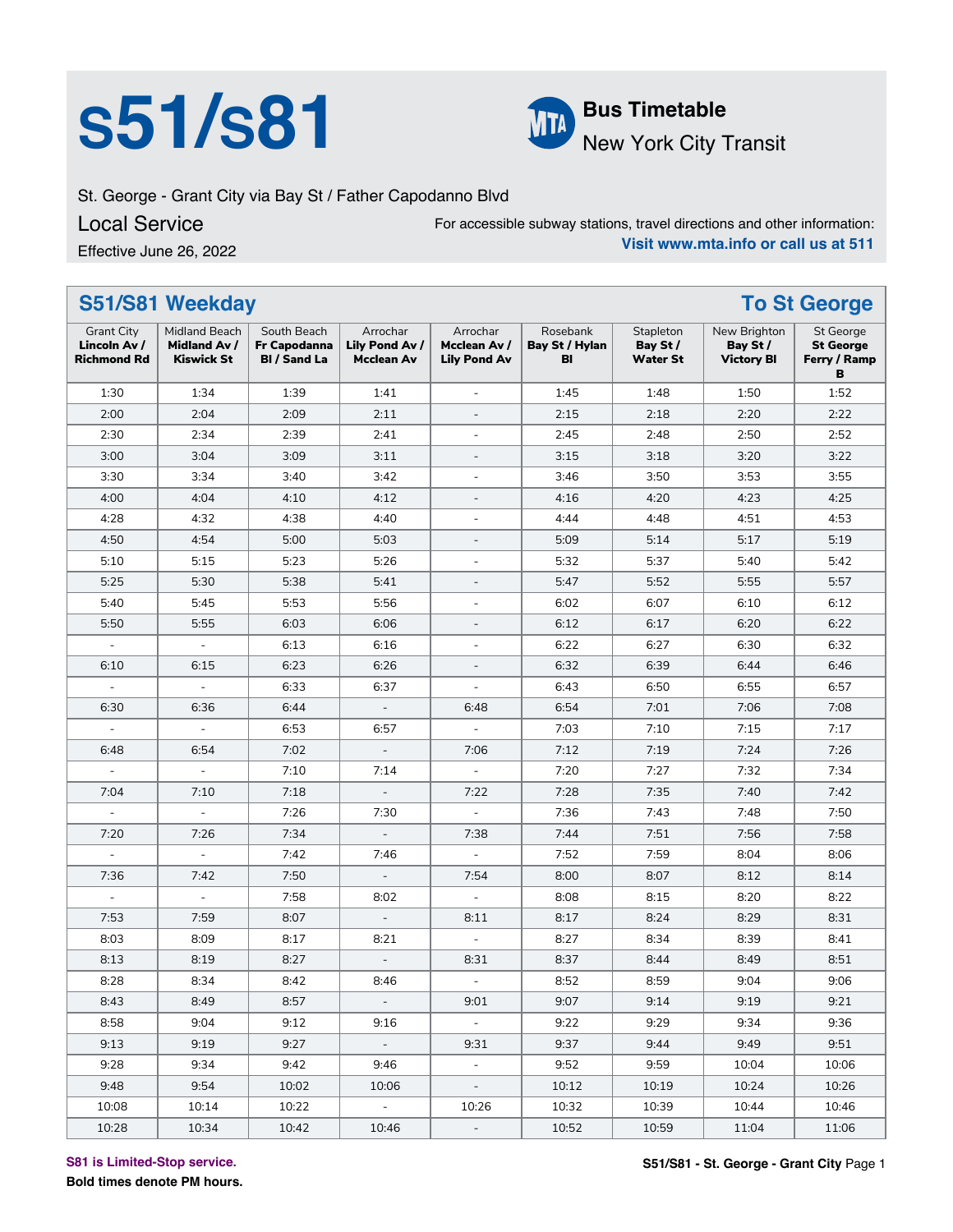| <b>Grant City</b><br>Lincoln Av /<br><b>Richmond Rd</b> | Midland Beach<br>Midland Av /<br><b>Kiswick St</b> | South Beach<br>Fr Capodanna<br><b>BI</b> / Sand La | Arrochar<br>Lily Pond Av /<br>Mcclean Av | Arrochar<br>Mcclean Av /<br><b>Lily Pond Av</b> | Rosebank<br>Bay St / Hylan<br>BI | Stapleton<br>Bay St /<br><b>Water St</b> | New Brighton<br>Bay St /<br><b>Victory BI</b> | St George<br><b>St George</b><br>Ferry / Ramp<br>в |
|---------------------------------------------------------|----------------------------------------------------|----------------------------------------------------|------------------------------------------|-------------------------------------------------|----------------------------------|------------------------------------------|-----------------------------------------------|----------------------------------------------------|
| 10:48                                                   | 10:54                                              | 11:02                                              | $\equiv$                                 | 11:06                                           | 11:12                            | 11:19                                    | 11:24                                         | 11:26                                              |
| 11:08                                                   | 11:14                                              | 11:22                                              | 11:26                                    | $\overline{\phantom{a}}$                        | 11:32                            | 11:39                                    | 11:44                                         | 11:46                                              |
| 11:28                                                   | 11:34                                              | 11:42                                              | $\blacksquare$                           | 11:46                                           | 11:52                            | 11:59                                    | 12:04                                         | 12:06                                              |
| 11:48                                                   | 11:54                                              | 12:02                                              | 12:06                                    | $\Box$                                          | 12:12                            | 12:20                                    | 12:25                                         | 12:27                                              |
| 12:08                                                   | 12:15                                              | 12:23                                              | $\omega$                                 | 12:27                                           | 12:33                            | 12:41                                    | 12:46                                         | 12:48                                              |
| 12:28                                                   | 12:35                                              | 12:43                                              | 12:47                                    | $\overline{\phantom{a}}$                        | 12:53                            | 1:01                                     | 1:06                                          | 1:08                                               |
| 12:48                                                   | 12:55                                              | 1:03                                               | $\equiv$                                 | 1:07                                            | 1:13                             | 1:21                                     | 1:26                                          | 1:28                                               |
| 1:08                                                    | 1:15                                               | 1:23                                               | 1:27                                     | $\overline{\phantom{a}}$                        | 1:33                             | 1:41                                     | 1:46                                          | 1:48                                               |
| 1:28                                                    | 1:35                                               | 1:43                                               | $\Box$                                   | 1:47                                            | 1:53                             | 2:01                                     | 2:06                                          | 2:08                                               |
| 1:48                                                    | 1:55                                               | 2:03                                               | 2:07                                     | $\overline{\phantom{a}}$                        | 2:13                             | 2:21                                     | 2:26                                          | 2:28                                               |
| 2:08                                                    | 2:15                                               | 2:23                                               | $\equiv$                                 | 2:27                                            | 2:33                             | 2:41                                     | 2:46                                          | 2:48                                               |
| 2:28                                                    | 2:35                                               | 2:43                                               | 2:47                                     | $\bar{\phantom{a}}$                             | 2:53                             | 3:01                                     | 3:06                                          | 3:08                                               |
| 2:48                                                    | 2:55                                               | 3:03                                               | $\Box$                                   | 3:07                                            | 3:13                             | 3:20                                     | 3:25                                          | 3:27                                               |
| 3:08                                                    | 3:14                                               | 3:22                                               | 3:26                                     | $\overline{\phantom{a}}$                        | 3:32                             | 3:39                                     | 3:44                                          | 3:46                                               |
| 3:28                                                    | 3:34                                               | 3:42                                               | $\blacksquare$                           | 3:46                                            | 3:52                             | 3:59                                     | 4:04                                          | 4:06                                               |
| 3:43                                                    | 3:49                                               | 3:57                                               | 4:01                                     | $\overline{\phantom{a}}$                        | 4:07                             | 4:14                                     | 4:19                                          | 4:21                                               |
| 3:58                                                    | 4:04                                               | 4:12                                               | $\equiv$                                 | 4:16                                            | 4:22                             | 4:29                                     | 4:34                                          | 4:36                                               |
| 4:13                                                    | 4:19                                               | 4:27                                               | 4:31                                     | $\overline{\phantom{a}}$                        | 4:37                             | 4:44                                     | 4:49                                          | 4:51                                               |
| 4:28                                                    | 4:34                                               | 4:42                                               | $\equiv$                                 | 4:46                                            | 4:52                             | 4:59                                     | 5:04                                          | 5:06                                               |
| 4:43                                                    | 4:49                                               | 4:57                                               | 5:01                                     | $\bar{\phantom{a}}$                             | 5:07                             | 5:14                                     | 5:19                                          | 5:21                                               |
| 4:58                                                    | 5:04                                               | 5:12                                               | $\overline{\phantom{a}}$                 | 5:16                                            | 5:22                             | 5:29                                     | 5:34                                          | 5:36                                               |
| 5:13                                                    | 5:19                                               | 5:27                                               | 5:31                                     | $\overline{\phantom{a}}$                        | 5:37                             | 5:43                                     | 5:47                                          | 5:49                                               |
| 5:28                                                    | 5:34                                               | 5:42                                               | $\overline{\phantom{a}}$                 | 5:45                                            | 5:51                             | 5:57                                     | 6:01                                          | 6:03                                               |
| 5:43                                                    | 5:48                                               | 5:56                                               | 5:59                                     | $\overline{\phantom{a}}$                        | 6:05                             | 6:11                                     | 6:15                                          | 6:17                                               |
| 5:58                                                    | 6:03                                               | 6:11                                               | $\blacksquare$                           | 6:14                                            | 6:20                             | 6:26                                     | 6:30                                          | 6:32                                               |
| 6:13                                                    | 6:18                                               | 6:26                                               | 6:29                                     | $\overline{\phantom{a}}$                        | 6:35                             | 6:41                                     | 6:45                                          | 6:47                                               |
| 6:28                                                    | 6:33                                               | 6:41                                               | $\blacksquare$                           | 6:44                                            | 6:50                             | 6:56                                     | 7:00                                          | 7:02                                               |
| 6:43                                                    | 6:48                                               | 6:56                                               | 6:59                                     | $\overline{\phantom{a}}$                        | 7:05                             | 7:11                                     | 7:15                                          | 7:17                                               |
| 6:58                                                    | 7:03                                               | 7:11                                               | 7:14                                     | $\blacksquare$                                  | 7:20                             | 7:26                                     | 7:30                                          | 7:32                                               |
| 7:13                                                    | 7:18                                               | 7:26                                               | 7:29                                     | ÷                                               | 7:35                             | 7:41                                     | 7:45                                          | 7:47                                               |
| 7:28                                                    | 7:33                                               | 7:41                                               | 7:44                                     | $\overline{\phantom{a}}$                        | 7:50                             | 7:56                                     | 8:00                                          | 8:02                                               |
| 7:43                                                    | 7:48                                               | 7:56                                               | 7:59                                     | $\overline{\phantom{a}}$                        | 8:05                             | 8:11                                     | 8:15                                          | 8:17                                               |
| 8:15                                                    | 8:20                                               | 8:28                                               | 8:31                                     | $\blacksquare$                                  | 8:37                             | 8:43                                     | 8:47                                          | 8:49                                               |
| 8:45                                                    | 8:50                                               | 8:58                                               | 9:01                                     | $\overline{\phantom{0}}$                        | 9:06                             | 9:11                                     | 9:14                                          | 9:16                                               |
| 9:15                                                    | 9:19                                               | 9:26                                               | 9:29                                     | $\blacksquare$                                  | 9:34                             | 9:39                                     | 9:42                                          | 9:44                                               |
| 9:45                                                    | 9:49                                               | 9:56                                               | 9:59                                     | $\overline{\phantom{a}}$                        | 10:04                            | 10:09                                    | 10:12                                         | 10:14                                              |
| 10:15                                                   | 10:19                                              | 10:26                                              | 10:29                                    | $\overline{\phantom{a}}$                        | 10:34                            | 10:39                                    | 10:42                                         | 10:44                                              |
| 10:45                                                   | 10:49                                              | 10:56                                              | 10:59                                    | $\overline{\phantom{a}}$                        | 11:04                            | 11:09                                    | 11:12                                         | 11:14                                              |
| 11:15                                                   | 11:19                                              | 11:26                                              | 11:29                                    | $\overline{\phantom{a}}$                        | 11:34                            | 11:39                                    | 11:42                                         | 11:44                                              |
| 11:45                                                   | 11:49                                              | 11:56                                              | 11:59                                    | $\overline{\phantom{0}}$                        | 12:04                            | 12:09                                    | 12:12                                         | 12:14                                              |
| 12:15                                                   | 12:19                                              | 12:26                                              | 12:29                                    | $\overline{\phantom{0}}$                        | 12:34                            | 12:39                                    | 12:42                                         | 12:44                                              |
| 12:45                                                   | 12:49                                              | 12:56                                              | 12:59                                    |                                                 | 1:04                             | 1:09                                     | 1:12                                          | 1:14                                               |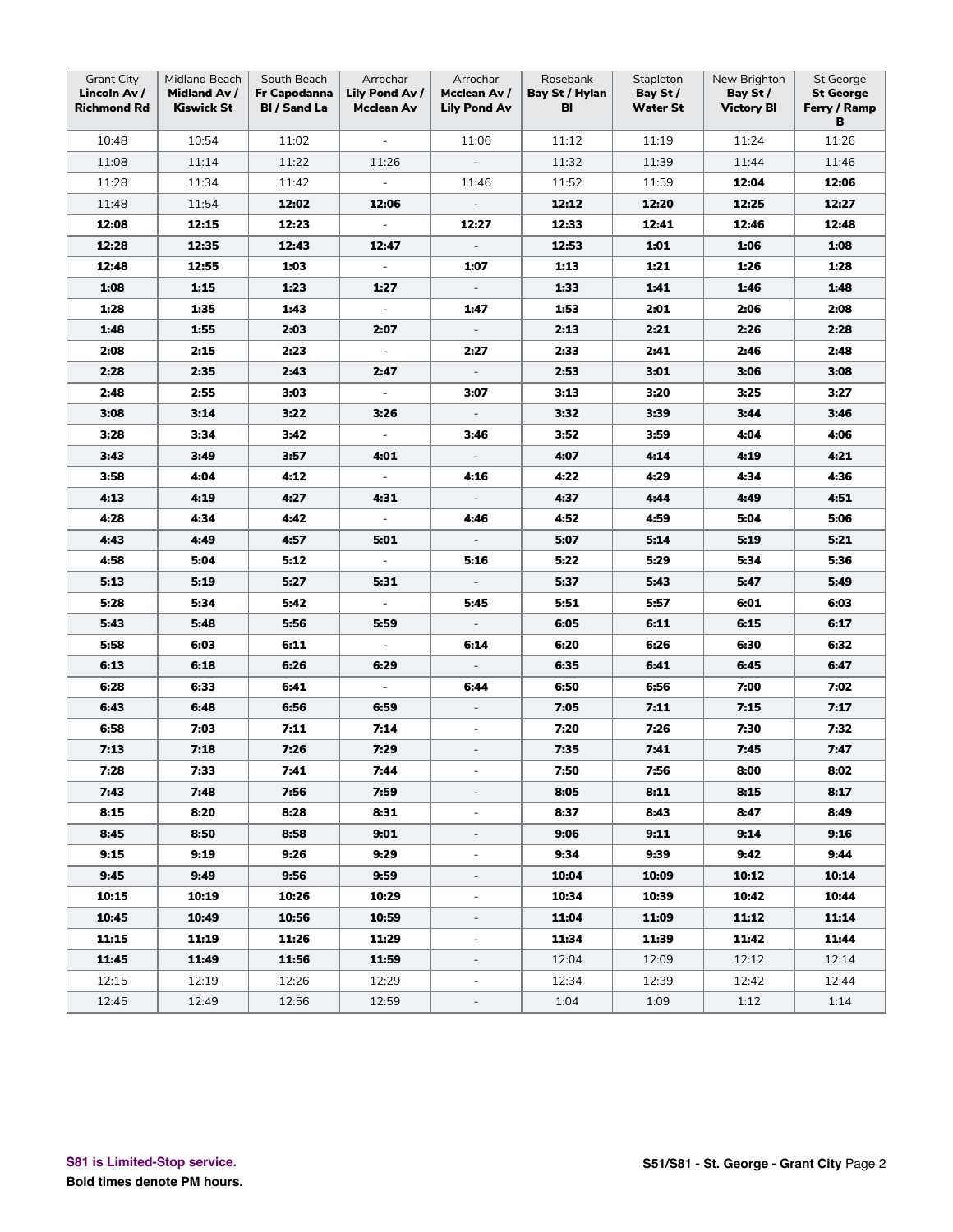| S51/S81 Weekday                                                     |                                               |                                          |                                  |                                                 |                                                           |                                                     | <b>To Grant City</b>                                    |
|---------------------------------------------------------------------|-----------------------------------------------|------------------------------------------|----------------------------------|-------------------------------------------------|-----------------------------------------------------------|-----------------------------------------------------|---------------------------------------------------------|
| St George<br><b>St George Ferry</b><br>/ Ramp B S51 &<br><b>S81</b> | New Brighton<br><b>Bay St / Victory</b><br>BI | Stapleton<br><b>Bay St / Water</b><br>St | Rosebank<br>Bay St / Hylan<br>BI | Arrochar<br>Lily Pond Av /<br><b>Mcclean Av</b> | South Beach<br><b>Fr Capodanno</b><br><b>BI</b> / Sand La | Midland Beach<br>Midland Av /<br><b>Moreland St</b> | <b>Grant City</b><br>Lincoln Av /<br><b>Richmond Rd</b> |
| 1:00                                                                | 1:02                                          | 1:05                                     | 1:10                             | 1:14                                            | 1:16                                                      | 1:22                                                | 1:27                                                    |
| 1:30                                                                | 1:32                                          | 1:35                                     | 1:40                             | 1:44                                            | 1:46                                                      | 1:52                                                | 1:57                                                    |
| 2:00                                                                | 2:02                                          | 2:05                                     | 2:09                             | 2:12                                            | 2:14                                                      | 2:20                                                | 2:24                                                    |
| 2:30                                                                | 2:32                                          | 2:35                                     | 2:39                             | 2:42                                            | 2:44                                                      | 2:50                                                | 2:54                                                    |
| 3:00                                                                | 3:02                                          | 3:05                                     | 3:09                             | 3:12                                            | 3:14                                                      | 3:20                                                | 3:24                                                    |
| 3:30                                                                | 3:32                                          | 3:35                                     | 3:39                             | 3:42                                            | 3:44                                                      | 3:50                                                | 3:54                                                    |
| 4:00                                                                | 4:02                                          | 4:05                                     | 4:09                             | 4:12                                            | 4:14                                                      | 4:20                                                | 4:24                                                    |
| 4:30                                                                | 4:32                                          | 4:35                                     | 4:39                             | 4:42                                            | 4:44                                                      | 4:50                                                | 4:54                                                    |
| 5:00                                                                | 5:02                                          | 5:05                                     | 5:09                             | 5:12                                            | 5:14                                                      | 5:20                                                | 5:24                                                    |
| 5:30                                                                | 5:32                                          | 5:35                                     | 5:40                             | 5:45                                            | 5:48                                                      | 5:56                                                | 6:00                                                    |
| 6:00                                                                | 6:02                                          | 6:06                                     | 6:12                             | 6:19                                            | 6:23                                                      | 6:31                                                | 6:36                                                    |
| 6:30                                                                | 6:32                                          | 6:36                                     | 6:42                             | 6:49                                            | 6:53                                                      | 7:01                                                | 7:07                                                    |
| 7:00                                                                | 7:02                                          | 7:07                                     | 7:14                             | 7:21                                            | 7:25                                                      | 7:34                                                | 7:40                                                    |
| 7:15                                                                | 7:17                                          | 7:22                                     | 7:29                             | 7:36                                            | 7:40                                                      | 7:49                                                | 7:55                                                    |
| 7:30                                                                | 7:32                                          | 7:37                                     | 7:44                             | 7:51                                            | 7:55                                                      | 8:04                                                | 8:09                                                    |
|                                                                     |                                               |                                          |                                  | 8:06                                            |                                                           |                                                     |                                                         |
| 7:45                                                                | 7:47                                          | 7:52                                     | 7:59                             |                                                 | 8:09                                                      | 8:17                                                | 8:22                                                    |
| 8:00                                                                | 8:03                                          | 8:08                                     | 8:14                             | 8:20                                            | 8:23                                                      | 8:31                                                | 8:36                                                    |
| 8:20                                                                | 8:23                                          | 8:28                                     | 8:34                             | 8:40                                            | 8:43                                                      | 8:51                                                | 8:56                                                    |
| 8:40                                                                | 8:43                                          | 8:48                                     | 8:54                             | 9:00                                            | 9:03                                                      | 9:11                                                | 9:16                                                    |
| 9:00                                                                | 9:03                                          | 9:08                                     | 9:14                             | 9:20                                            | 9:23                                                      | 9:31                                                | 9:36                                                    |
| 9:15                                                                | 9:18                                          | 9:23                                     | 9:29                             | 9:35                                            | 9:38                                                      | 9:46                                                | 9:51                                                    |
| 9:30                                                                | 9:33                                          | 9:38                                     | 9:44                             | 9:50                                            | 9:53                                                      | 10:01                                               | 10:06                                                   |
| 9:45                                                                | 9:48                                          | 9:53                                     | 9:59                             | 10:05                                           | 10:08                                                     | 10:16                                               | 10:21                                                   |
| 10:00                                                               | 10:03                                         | 10:08                                    | 10:14                            | 10:20                                           | 10:23                                                     | 10:31                                               | 10:36                                                   |
| 10:20                                                               | 10:23                                         | 10:28                                    | 10:34                            | 10:40                                           | 10:43                                                     | 10:51                                               | 10:56                                                   |
| 10:40                                                               | 10:43                                         | 10:48                                    | 10:54                            | 11:00                                           | 11:03                                                     | 11:11                                               | 11:16                                                   |
| 11:00                                                               | 11:03                                         | 11:08                                    | 11:14                            | 11:20                                           | 11:23                                                     | 11:31                                               | 11:37                                                   |
| 11:20                                                               | 11:23                                         | 11:28                                    | 11:34                            | 11:40                                           | 11:43                                                     | 11:51                                               | 11:57                                                   |
| 11:40                                                               | 11:43                                         | 11:48                                    | 11:55                            | 12:01                                           | 12:04                                                     | 12:12                                               | 12:18                                                   |
| 12:00                                                               | 12:03                                         | 12:08                                    | 12:15                            | 12:21                                           | 12:24                                                     | 12:32                                               | 12:38                                                   |
| 12:20                                                               | 12:23                                         | 12:28                                    | 12:35                            | 12:41                                           | 12:44                                                     | 12:52                                               | 12:58                                                   |
| 12:40                                                               | 12:43                                         | 12:48                                    | 12:55                            | 1:01                                            | 1:04                                                      | 1:12                                                | 1:18                                                    |
| 1:00                                                                | 1:03                                          | 1:08                                     | 1:15                             | 1:21                                            | 1:24                                                      | 1:32                                                | 1:38                                                    |
| 1:20                                                                | 1:23                                          | 1:28                                     | 1:35                             | 1:41                                            | 1:44                                                      | 1:52                                                | 1:58                                                    |
| 1:40                                                                | 1:43                                          | 1:48                                     | 1:55                             | 2:01                                            | 2:04                                                      | 2:12                                                | 2:18                                                    |
| 2:00                                                                | 2:03                                          | 2:10                                     | 2:17                             | 2:24                                            | 2:27                                                      | 2:35                                                | 2:41                                                    |
| 2:20                                                                | 2:23                                          | 2:30                                     | 2:37                             | 2:44                                            | 2:47                                                      | 2:55                                                | 3:01                                                    |
| 2:40                                                                | 2:43                                          | 2:50                                     | 2:57                             | 3:04                                            | 3:07                                                      | 3:15                                                | 3:21                                                    |
| 3:00                                                                | 3:03                                          | 3:10                                     | 3:17                             | 3:24                                            | 3:27                                                      | 3:35                                                | 3:41                                                    |
| 3:15                                                                | 3:18                                          | 3:25                                     | 3:32                             | 3:39                                            | 3:42                                                      | 3:50                                                | 3:56                                                    |
| 3:30                                                                | 3:33                                          | 3:40                                     | 3:47                             | 3:54                                            | 3:57                                                      | 4:05                                                | 4:11                                                    |
| 3:45                                                                | 3:48                                          | 3:55                                     | 4:02                             | 4:09                                            | 4:12                                                      | 4:20                                                | 4:26                                                    |
| 4:00                                                                | 4:03                                          | 4:10                                     | 4:17                             | 4:24                                            | 4.27                                                      | 4:35                                                | 4:41                                                    |
|                                                                     |                                               |                                          |                                  |                                                 |                                                           |                                                     |                                                         |
| 4:15                                                                | 4:18                                          | 4:25                                     | 4:32                             | 4:38                                            | 4:41                                                      | 4:50                                                | 4:56                                                    |
| 4:30                                                                | 4:32                                          | 4:36                                     | $\sim$                           | 4:47                                            | 4:50                                                      | 4:59                                                | 5:06                                                    |
| 4:35                                                                | 4:38                                          | 4:43                                     | 4:49                             | 4:55                                            | 4:58                                                      | $\sim$                                              | $\sim$                                                  |
| 4:50                                                                | 4:52                                          | 4:56                                     | $\sim$                           | 5:07                                            | 5:10                                                      | 5:19                                                | 5:26                                                    |
| 4:55                                                                | 4:58                                          | 5:03                                     | 5:09                             | 5:15                                            | 5:18                                                      | 5:27                                                | 5:33                                                    |
| 5:10                                                                | 5:12                                          | 5:16                                     | ÷                                | 5:27                                            | 5:30                                                      | 5:39                                                | 5:46                                                    |

**S81 is Limited-Stop service.**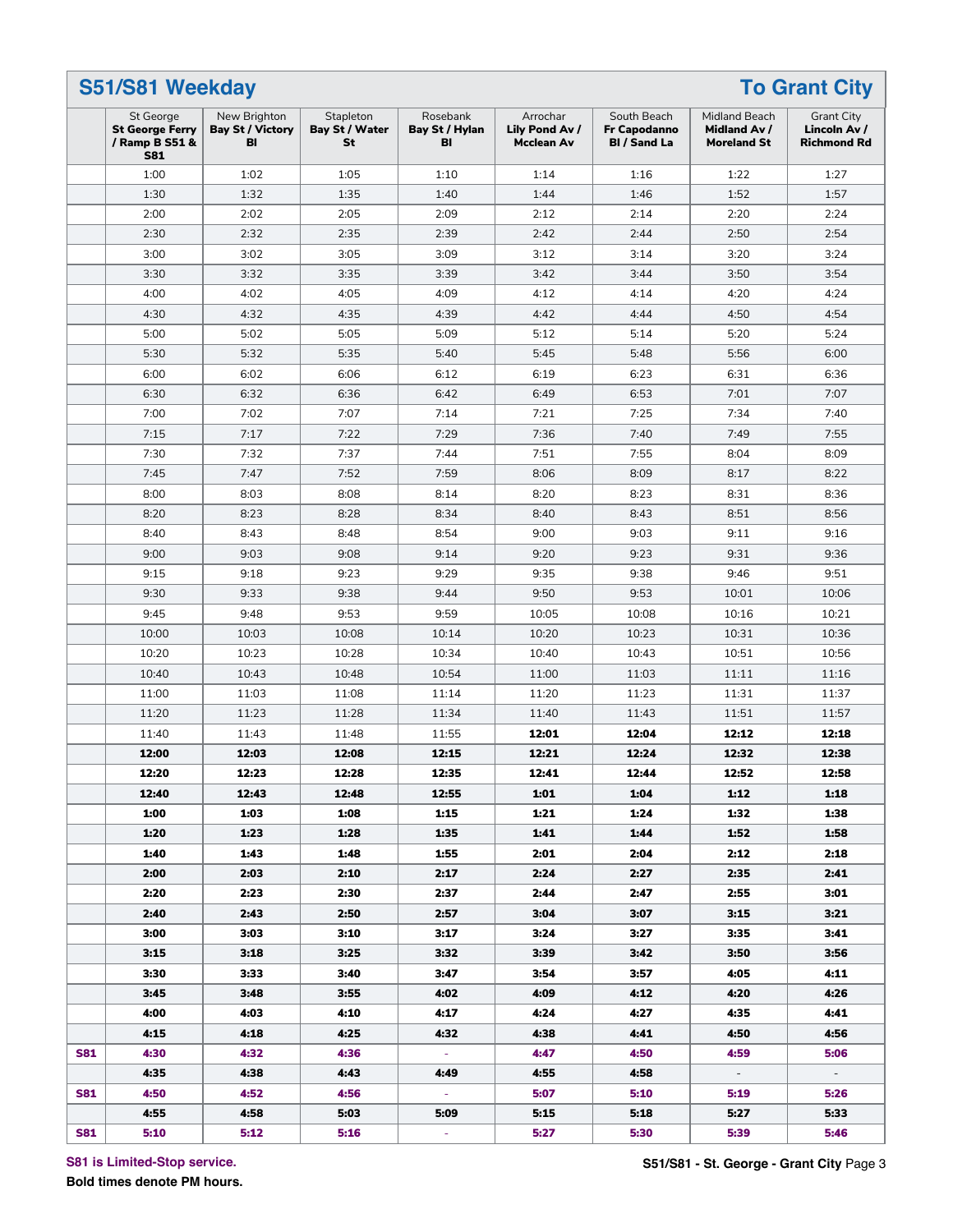|            | St George<br><b>St George Ferry</b><br>/ Ramp B S51 &<br><b>S81</b> | New Brighton<br><b>Bay St / Victory</b><br>BI | Stapleton<br>Bay St / Water<br>St | Rosebank<br>Bay St / Hylan<br>BI | Arrochar<br>Lily Pond Av /<br><b>Mcclean Av</b> | South Beach<br><b>Fr Capodanno</b><br><b>BI</b> / Sand La | Midland Beach<br><b>Midland Av /</b><br><b>Moreland St</b> | <b>Grant City</b><br>Lincoln Av /<br><b>Richmond Rd</b> |
|------------|---------------------------------------------------------------------|-----------------------------------------------|-----------------------------------|----------------------------------|-------------------------------------------------|-----------------------------------------------------------|------------------------------------------------------------|---------------------------------------------------------|
|            | 5:15                                                                | 5:18                                          | 5:23                              | 5:29                             | 5:35                                            | 5:38                                                      | 5:47                                                       | 5:53                                                    |
|            | 5:15                                                                | 5:18                                          | 5:23                              | 5:29                             | 5:35                                            | 5:38                                                      | $\sim$                                                     | $\overline{\phantom{a}}$                                |
| <b>S81</b> | 5:30                                                                | 5:32                                          | 5:36                              | $\omega$                         | 5:47                                            | 5:50                                                      | 5:59                                                       | 6:06                                                    |
|            | 5:35                                                                | 5:38                                          | 5:43                              | 5:49                             | 5:55                                            | 5:58                                                      | $\overline{\phantom{a}}$                                   |                                                         |
| <b>S81</b> | 5:45                                                                | 5:47                                          | 5:51                              | ÷                                | 6:02                                            | 6:05                                                      | 6:14                                                       | 6:21                                                    |
|            | 5:50                                                                | 5:53                                          | 5:58                              | 6:04                             | 6:09                                            | 6:12                                                      | $\omega$                                                   | $\omega$                                                |
| <b>S81</b> | 6:00                                                                | 6:02                                          | 6:05                              | $\overline{\phantom{a}}$         | 6:15                                            | 6:18                                                      | 6:27                                                       | 6:34                                                    |
|            | 6:05                                                                | 6:08                                          | 6:13                              | 6:19                             | 6:24                                            | 6:27                                                      | $\overline{\phantom{a}}$                                   | $\overline{\phantom{a}}$                                |
| <b>S81</b> | 6:15                                                                | 6:17                                          | 6:20                              | $\omega$                         | 6:30                                            | 6:33                                                      | 6:42                                                       | 6:49                                                    |
|            | 6:20                                                                | 6:23                                          | 6:28                              | 6:34                             | 6:39                                            | 6:42                                                      | 6:50                                                       | 6:56                                                    |
| <b>S81</b> | 6:30                                                                | 6:32                                          | 6:35                              | ÷                                | 6:45                                            | 6:48                                                      | 6:57                                                       | 7:04                                                    |
|            | 6:35                                                                | 6:38                                          | 6:43                              | 6:49                             | 6:54                                            | 6:57                                                      | $\mathcal{L}_{\mathcal{A}}$                                | $\overline{\phantom{a}}$                                |
|            | 6:45                                                                | 6:48                                          | 6:53                              | 6:59                             | 7:04                                            | 7:07                                                      | 7:15                                                       | 7:21                                                    |
|            | 7:00                                                                | 7:03                                          | 7:08                              | 7:14                             | 7:19                                            | 7:22                                                      | 7:30                                                       | 7:36                                                    |
|            | 7:15                                                                | 7:18                                          | 7:23                              | 7:29                             | 7:34                                            | 7:37                                                      | 7:44                                                       | 7:50                                                    |
|            | 7:30                                                                | 7:32                                          | 7:37                              | 7:43                             | 7:48                                            | 7:51                                                      | 7:58                                                       | 8:04                                                    |
|            | 7:45                                                                | 7:47                                          | 7:52                              | 7:58                             | 8:03                                            | 8:06                                                      | 8:13                                                       | 8:19                                                    |
|            | 8:00                                                                | 8:02                                          | 8:07                              | 8:13                             | 8:18                                            | 8:21                                                      | 8:28                                                       | 8:34                                                    |
|            | 8:15                                                                | 8:17                                          | 8:22                              | 8:28                             | 8:33                                            | 8:36                                                      | 8:43                                                       | 8:49                                                    |
|            | 8:30                                                                | 8:32                                          | 8:37                              | 8:43                             | 8:48                                            | 8:51                                                      | 8:58                                                       | 9:04                                                    |
| <b>S81</b> | 9:00                                                                | 9:02                                          | 9:05                              | $\omega$                         | 9:14                                            | 9:16                                                      | 9:23                                                       | 9:28                                                    |
|            | 9:05                                                                | 9:07                                          | 9:12                              | 9:18                             | 9:23                                            | 9:26                                                      | 9:33                                                       | 9:39                                                    |
|            | 9:30                                                                | 9:32                                          | 9:37                              | 9:43                             | 9:48                                            | 9:51                                                      | 9:58                                                       | 10:04                                                   |
|            | 10:00                                                               | 10:02                                         | 10:07                             | 10:13                            | 10:18                                           | 10:21                                                     | 10:28                                                      | 10:34                                                   |
|            | 10:30                                                               | 10:32                                         | 10:37                             | 10:43                            | 10:48                                           | 10:51                                                     | 10:58                                                      | 11:04                                                   |
|            | 11:00                                                               | 11:02                                         | 11:07                             | 11:13                            | 11:18                                           | 11:21                                                     | 11:28                                                      | 11:34                                                   |
|            | 11:30                                                               | 11:32                                         | 11:37                             | 11:43                            | 11:48                                           | 11:51                                                     | 11:58                                                      | 12:04                                                   |
|            | 12:00                                                               | 12:02                                         | 12:07                             | 12:13                            | 12:18                                           | 12:21                                                     | 12:28                                                      | 12:34                                                   |
|            | 12:30                                                               | 12:32                                         | 12:37                             | 12:43                            | 12:48                                           | 12:51                                                     | 12:58                                                      | 1:04                                                    |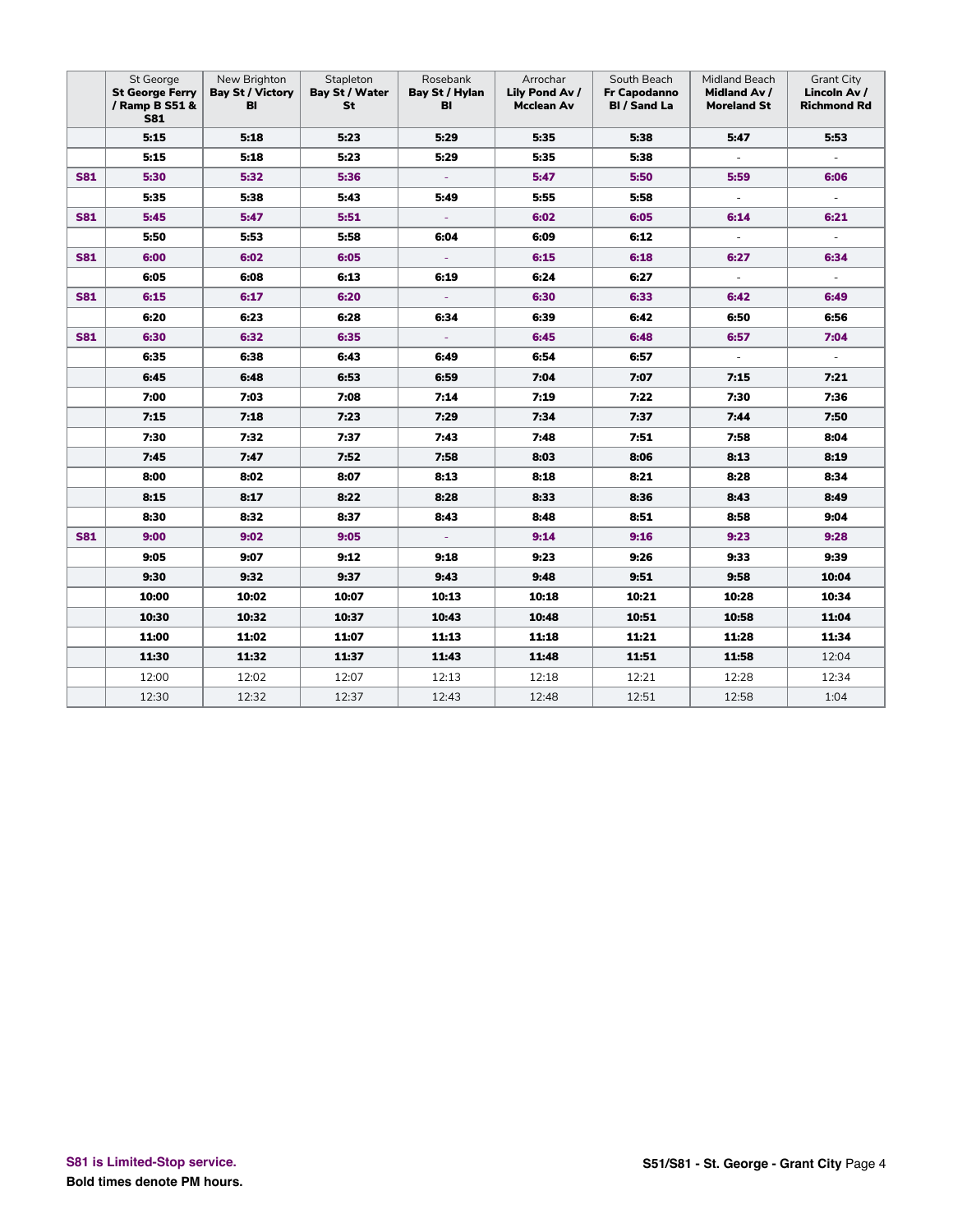|                                                         | S51/S81 Saturday<br><b>To St George</b>            |                                                    |                                          |                                                 |                                  |                                          |                                               |                                                    |  |  |  |  |
|---------------------------------------------------------|----------------------------------------------------|----------------------------------------------------|------------------------------------------|-------------------------------------------------|----------------------------------|------------------------------------------|-----------------------------------------------|----------------------------------------------------|--|--|--|--|
| <b>Grant City</b><br>Lincoln Av /<br><b>Richmond Rd</b> | Midland Beach<br>Midland Av /<br><b>Kiswick St</b> | South Beach<br>Fr Capodanna<br><b>BI</b> / Sand La | Arrochar<br>Lily Pond Av /<br>Mcclean Av | Arrochar<br>Mcclean Av /<br><b>Lily Pond Av</b> | Rosebank<br>Bay St / Hylan<br>BI | Stapleton<br>Bay St /<br><b>Water St</b> | New Brighton<br>Bay St /<br><b>Victory BI</b> | St George<br><b>St George</b><br>Ferry / Ramp<br>в |  |  |  |  |
| 1:30                                                    | 1:33                                               | 1:38                                               | 1:41                                     | $\bar{\phantom{a}}$                             | 1:44                             | 1:48                                     | 1:51                                          | 1:53                                               |  |  |  |  |
| 2:00                                                    | 2:03                                               | 2:08                                               | 2:11                                     | $\bar{a}$                                       | 2:14                             | 2:18                                     | 2:21                                          | 2:23                                               |  |  |  |  |
| 2:30                                                    | 2:33                                               | 2:38                                               | 2:41                                     | $\overline{a}$                                  | 2:44                             | 2:48                                     | 2:51                                          | 2:53                                               |  |  |  |  |
| 3:00                                                    | 3:03                                               | 3:08                                               | 3:11                                     | $\qquad \qquad \blacksquare$                    | 3:14                             | 3:18                                     | 3:21                                          | 3:23                                               |  |  |  |  |
| 3:30                                                    | 3:33                                               | 3:38                                               | 3:41                                     | $\blacksquare$                                  | 3:44                             | 3:48                                     | 3:51                                          | 3:53                                               |  |  |  |  |
| 4:00                                                    | 4:03                                               | 4:08                                               | 4:11                                     | $\blacksquare$                                  | 4:14                             | 4:18                                     | 4:21                                          | 4:23                                               |  |  |  |  |
| 4:30                                                    | 4:33                                               | 4:38                                               | 4:41                                     |                                                 | 4:44                             | 4:48                                     | 4:51                                          | 4:53                                               |  |  |  |  |
| 5:00                                                    | 5:04                                               | 5:10                                               | 5:13                                     | $\overline{\phantom{a}}$                        | 5:18                             | 5:23                                     | 5:26                                          | 5:28                                               |  |  |  |  |
| 5:28                                                    | 5:32                                               | 5:38                                               | 5:41                                     | $\blacksquare$                                  | 5:46                             | 5:51                                     | 5:54                                          | 5:56                                               |  |  |  |  |
| 5:58                                                    | 6:02                                               | 6:08                                               | 6:11                                     | $\blacksquare$                                  | 6:16                             | 6:21                                     | 6:24                                          | 6:26                                               |  |  |  |  |
| 6:22                                                    | 6:26                                               | 6:32                                               | 6:35                                     |                                                 | 6:40                             | 6:45                                     | 6:48                                          | 6:50                                               |  |  |  |  |
| 6:45                                                    | 6:49                                               | 6:55                                               | $\overline{\phantom{a}}$                 | 6:58                                            | 7:03                             | 7:09                                     | 7:13                                          | 7:15                                               |  |  |  |  |
| 7:15                                                    | 7:20                                               | 7:27                                               | 7:31                                     | $\bar{\phantom{a}}$                             | 7:37                             | 7:43                                     | 7:47                                          | 7:49                                               |  |  |  |  |
| 7:45                                                    | 7:50                                               | 7:57                                               | $\equiv$                                 | 8:01                                            | 8:07                             | 8:13                                     | 8:17                                          | 8:19                                               |  |  |  |  |
| 8:15                                                    | 8:20                                               | 8:27                                               | 8:31                                     |                                                 | 8:37                             | 8:44                                     | 8:49                                          | 8:51                                               |  |  |  |  |
| 8:45                                                    | 8:50                                               | 8:57                                               | $\overline{\phantom{a}}$                 | 9:01                                            | 9:07                             | 9:14                                     | 9:19                                          | 9:21                                               |  |  |  |  |
| 9:15                                                    | 9:20                                               | 9:27                                               | 9:31                                     | $\bar{\phantom{a}}$                             | 9:37                             | 9:44                                     | 9:49                                          | 9:51                                               |  |  |  |  |
| 9:45                                                    | 9:50                                               | 9:57                                               | $\equiv$                                 | 10:01                                           | 10:07                            | 10:14                                    | 10:19                                         | 10:21                                              |  |  |  |  |
| 10:15                                                   | 10:20                                              | 10:27                                              | 10:31                                    |                                                 | 10:37                            | 10:44                                    | 10:49                                         | 10:51                                              |  |  |  |  |
| 10:45                                                   | 10:50                                              | 10:57                                              | $\blacksquare$                           | 11:01                                           | 11:07                            | 11:14                                    | 11:19                                         | 11:21                                              |  |  |  |  |
| 11:15                                                   | 11:20                                              | 11:27                                              | 11:31                                    | $\overline{a}$                                  | 11:37                            | 11:44                                    | 11:49                                         | 11:51                                              |  |  |  |  |
| 11:45                                                   | 11:50                                              | 11:57                                              | $\bar{\phantom{a}}$                      | 12:01                                           | 12:07                            | 12:14                                    | 12:19                                         | 12:21                                              |  |  |  |  |
| 12:15                                                   | 12:21                                              | 12:29                                              | 12:33                                    |                                                 | 12:39                            | 12:46                                    | 12:51                                         | 12:53                                              |  |  |  |  |
| 12:45                                                   | 12:51                                              | 12:59                                              |                                          | 1:03                                            | 1:09                             | 1:16                                     | 1:21                                          | 1:23                                               |  |  |  |  |
| 1:15                                                    | 1:21                                               | 1:29                                               | 1:33                                     |                                                 | 1:39                             | 1:46                                     | 1:51                                          | 1:53                                               |  |  |  |  |
| 1:45                                                    | 1:51                                               | 1:59                                               | $\equiv$                                 | 2:03                                            | 2:10                             | 2:18                                     | 2:23                                          | 2:25                                               |  |  |  |  |
| 2:15                                                    | 2:21                                               | 2:29                                               | 2:33                                     |                                                 | 2:40                             | 2:48                                     | 2:53                                          | 2:55                                               |  |  |  |  |
| 2:45                                                    | 2:51                                               | 2:59                                               |                                          | 3:03                                            | 3:10                             | 3:18                                     | 3:23                                          | 3:25                                               |  |  |  |  |
| 3:15                                                    | 3:21                                               | 3:29                                               | 3:33                                     |                                                 | 3:40                             | 3:48                                     | 3:53                                          | 3:55                                               |  |  |  |  |
| 3:45                                                    | 3:51                                               | 3:59                                               | $\sim$                                   | 4:03                                            | 4:10                             | 4:18                                     | 4:23                                          | 4:25                                               |  |  |  |  |
| 4:15                                                    | 4:21                                               | 4:29                                               | 4:33                                     |                                                 | 4:40                             | 4:48                                     | 4:53                                          | 4:55                                               |  |  |  |  |
| 4:45                                                    | 4:51                                               | 4:59                                               | $\sim$                                   | 5:03                                            | 5:10                             | 5:18                                     | 5:23                                          | 5:25                                               |  |  |  |  |
| 5:15                                                    | 5:21                                               | 5:29                                               | 5:33                                     | $\omega_{\rm c}$                                | 5:39                             | 5:45                                     | 5:49                                          | 5:51                                               |  |  |  |  |
| 5:45                                                    | 5:51                                               | 6:00                                               | $\mathcal{L}_{\mathcal{A}}$              | 6:04                                            | 6:10                             | 6:16                                     | 6:20                                          | 6:22                                               |  |  |  |  |
| 6:15                                                    | 6:21                                               | 6:30                                               | 6:33                                     |                                                 | 6:38                             | 6:44                                     | 6:48                                          | 6:50                                               |  |  |  |  |
| 6:45                                                    | 6:50                                               | 6:57                                               | $\equiv$                                 | 7:00                                            | 7:05                             | 7:11                                     | 7:15                                          | 7:17                                               |  |  |  |  |
| 7:15                                                    | 7:20                                               | 7:27                                               | 7:30                                     | $\sim$                                          | 7:35                             | 7:41                                     | 7:45                                          | 7:47                                               |  |  |  |  |
| 7:45                                                    | 7:50                                               | 7:57                                               | 8:00                                     | $\overline{\phantom{a}}$                        | 8:05                             | 8:11                                     | 8:15                                          | 8:17                                               |  |  |  |  |
| 8:15                                                    | 8:20                                               | 8:27                                               | 8:30                                     | ÷,                                              | 8:35                             | 8:41                                     | 8:45                                          | 8:47                                               |  |  |  |  |
| 8:45                                                    | 8:50                                               | 8:57                                               | 9:00                                     | $\overline{\phantom{a}}$                        | 9:05                             | 9:10                                     | 9:13                                          | 9:15                                               |  |  |  |  |
| 9:15                                                    | 9:20                                               | 9:27                                               | 9:30                                     | $\blacksquare$                                  | 9:35                             | 9:40                                     | 9:43                                          | 9:45                                               |  |  |  |  |
| 9:45                                                    | 9:50                                               | 9:57                                               | 10:00                                    | $\overline{\phantom{a}}$                        | 10:05                            | 10:10                                    | 10:13                                         | 10:15                                              |  |  |  |  |
| 10:15                                                   | 10:20                                              | 10:27                                              | 10:30                                    | ÷,                                              | 10:35                            | 10:40                                    | 10:43                                         | 10:45                                              |  |  |  |  |
| 10:45                                                   | 10:50                                              | 10:57                                              | 11:00                                    | $\overline{\phantom{a}}$                        | 11:05                            | 11:10                                    | 11:13                                         | 11:15                                              |  |  |  |  |
| 11:15                                                   | 11:20                                              | 11:27                                              | 11:30                                    | $\overline{\phantom{a}}$                        | 11:35                            | 11:40                                    | 11:43                                         | 11:45                                              |  |  |  |  |
| 11:45                                                   | 11:50                                              | 11:57                                              | 12:00                                    |                                                 | 12:05                            | 12:10                                    | 12:13                                         | 12:15                                              |  |  |  |  |

**S81 is Limited-Stop service.**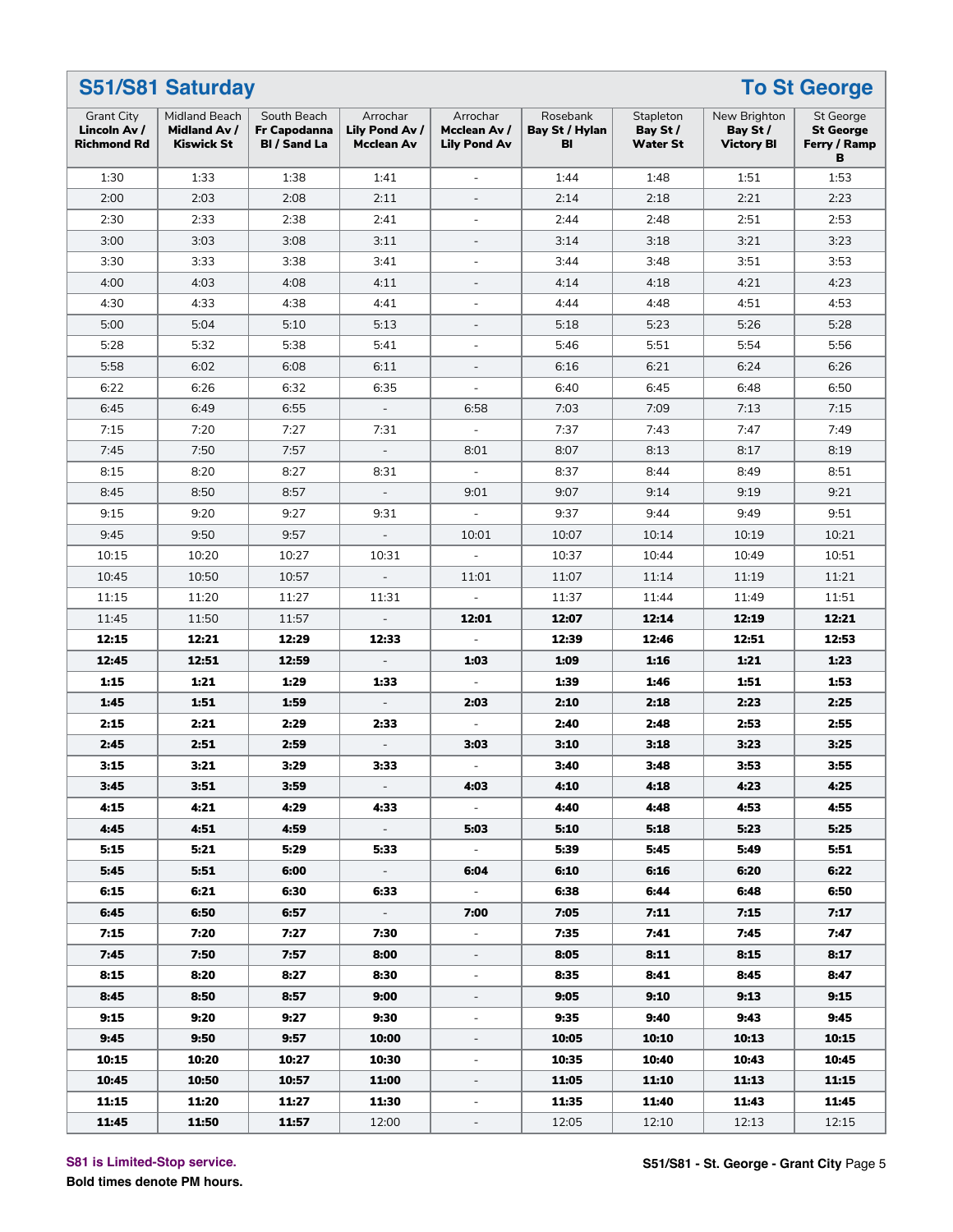| <b>Grant City</b><br>Lincoln Av /<br><b>Richmond Rd</b> | Midland Beach<br><b>Midland Av /</b><br><b>Kiswick St</b> | South Beach<br>Fr Capodanna<br><b>BI</b> / Sand La | Arrochar<br>Lily Pond Av /<br><b>Mcclean Av</b> | Arrochar<br>Mcclean Av /<br><b>Lily Pond Av</b> | Rosebank<br>Bay St / Hylan<br>BI | Stapleton<br>Bay St /<br><b>Water St</b> | New Brighton<br>Bay St /<br><b>Victory BI</b> | St George<br><b>St George</b><br>Ferry / Ramp |
|---------------------------------------------------------|-----------------------------------------------------------|----------------------------------------------------|-------------------------------------------------|-------------------------------------------------|----------------------------------|------------------------------------------|-----------------------------------------------|-----------------------------------------------|
| 12:15                                                   | 12:20                                                     | 12:27                                              | 12:30                                           | $\overline{\phantom{0}}$                        | 12:35                            | 12:40                                    | 12:43                                         | 12:45                                         |
| 12:45                                                   | 12:50                                                     | 12:57                                              | 1:00                                            | $\overline{\phantom{0}}$                        | 1:05                             | 1:10                                     | 1:13                                          | 1:15                                          |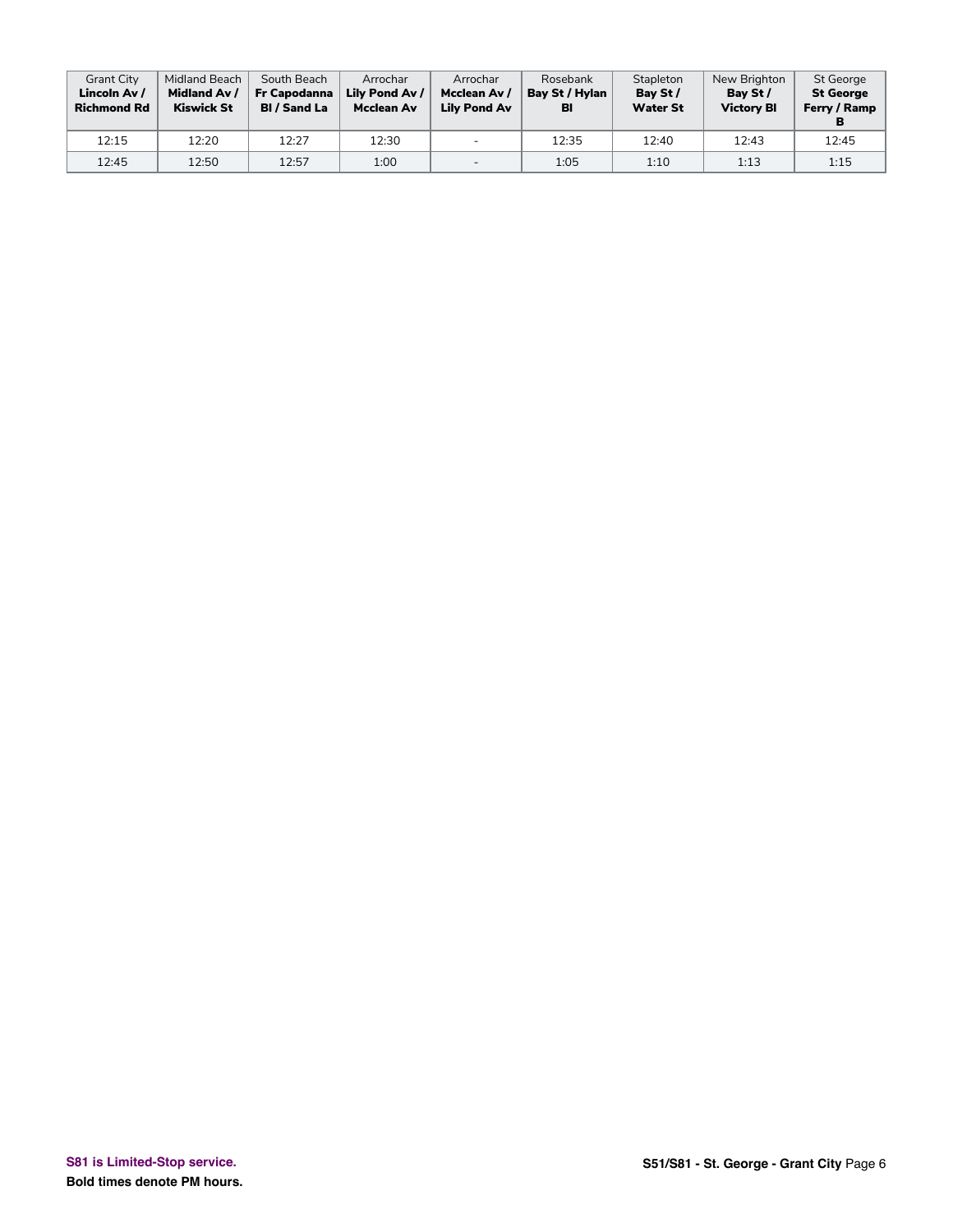| S51/S81 Saturday<br><b>To Grant City</b>                            |                                               |                                          |                                  |                                          |                                                    |                                                     |                                                         |  |  |  |  |
|---------------------------------------------------------------------|-----------------------------------------------|------------------------------------------|----------------------------------|------------------------------------------|----------------------------------------------------|-----------------------------------------------------|---------------------------------------------------------|--|--|--|--|
| St George<br><b>St George Ferry</b><br>/ Ramp B S51 &<br><b>S81</b> | New Brighton<br><b>Bay St / Victory</b><br>BI | Stapleton<br><b>Bay St / Water</b><br>St | Rosebank<br>Bay St / Hylan<br>BI | Arrochar<br>Lily Pond Av /<br>Mcclean Av | South Beach<br>Fr Capodanno<br><b>BI</b> / Sand La | Midland Beach<br>Midland Av /<br><b>Moreland St</b> | <b>Grant City</b><br>Lincoln Av /<br><b>Richmond Rd</b> |  |  |  |  |
| 1:00                                                                | 1:02                                          | 1:05                                     | 1:10                             | 1:14                                     | 1:16                                               | 1:23                                                | 1:27                                                    |  |  |  |  |
| 1:30                                                                | 1:32                                          | 1:35                                     | 1:39                             | 1:42                                     | 1:45                                               | 1:50                                                | 1:54                                                    |  |  |  |  |
| 2:00                                                                | 2:02                                          | 2:05                                     | 2:09                             | 2:12                                     | 2:15                                               | 2:20                                                | 2:24                                                    |  |  |  |  |
| 2:30                                                                | 2:32                                          | 2:35                                     | 2:39                             | 2:42                                     | 2:45                                               | 2:50                                                | 2:54                                                    |  |  |  |  |
| 3:00                                                                | 3:02                                          | 3:05                                     | 3:09                             | 3:12                                     | 3:15                                               | 3:20                                                | 3:24                                                    |  |  |  |  |
| 3:30                                                                | 3:32                                          | 3:35                                     | 3:39                             | 3:42                                     | 3:45                                               | 3:50                                                | 3:54                                                    |  |  |  |  |
| 4:00                                                                | 4:02                                          | 4:05                                     | 4:09                             | 4:12                                     | 4:15                                               | 4:20                                                | 4:24                                                    |  |  |  |  |
| 4:30                                                                | 4:32                                          | 4:35                                     | 4:39                             | 4:42                                     | 4:45                                               | 4:50                                                | 4:54                                                    |  |  |  |  |
| 5:00                                                                | 5:02                                          | 5:05                                     | 5:09                             | 5:12                                     | 5:15                                               | 5:20                                                | 5:24                                                    |  |  |  |  |
| 5:30                                                                | 5:32                                          | 5:35                                     | 5:39                             | 5:42                                     | 5:45                                               | 5:50                                                | 5:54                                                    |  |  |  |  |
| 6:00                                                                | 6:02                                          | 6:05                                     | 6:09                             | 6:12                                     | 6:15                                               | 6:20                                                | 6:24                                                    |  |  |  |  |
| 6:30                                                                | 6:32                                          | 6:36                                     | 6:41                             | 6:47                                     | 6:50                                               | 6:57                                                | 7:01                                                    |  |  |  |  |
| 7:00                                                                | 7:02                                          | 7:06                                     | 7:11                             | 7:17                                     | 7:20                                               | 7:27                                                | 7:31                                                    |  |  |  |  |
| 7:30                                                                | 7:32                                          | 7:37                                     | 7:43                             | 7:49                                     | 7:52                                               | 8:00                                                | 8:05                                                    |  |  |  |  |
| 8:00                                                                | 8:02                                          | 8:07                                     | 8:13                             | 8:19                                     | 8:22                                               | 8:30                                                | 8:35                                                    |  |  |  |  |
| 8:30                                                                | 8:32                                          | 8:37                                     | 8:43                             | 8:49                                     | 8:52                                               | 9:00                                                | 9:05                                                    |  |  |  |  |
| 9:00                                                                | 9:02                                          | 9:07                                     | 9:13                             | 9:19                                     | 9:22                                               | 9:30                                                | 9:35                                                    |  |  |  |  |
| 9:30                                                                | 9:32                                          | 9:37                                     | 9:43                             | 9:49                                     | 9:52                                               | 10:00                                               | 10:06                                                   |  |  |  |  |
| 10:00                                                               | 10:03                                         | 10:08                                    | 10:15                            | 10:22                                    | 10:25                                              | 10:33                                               | 10:39                                                   |  |  |  |  |
| 10:30                                                               | 10:33                                         | 10:38                                    | 10:45                            | 10:52                                    | 10:55                                              | 11:03                                               | 11:09                                                   |  |  |  |  |
| 11:00                                                               | 11:03                                         | 11:08                                    | 11:15                            | 11:22                                    | 11:25                                              | 11:33                                               | 11:39                                                   |  |  |  |  |
| 11:30                                                               | 11:33                                         | 11:38                                    | 11:45                            | 11:52                                    | 11:55                                              | 12:03                                               | 12:09                                                   |  |  |  |  |
| 12:00                                                               | 12:03                                         | 12:08                                    | 12:15                            | 12:22                                    | 12:25                                              | 12:33                                               | 12:39                                                   |  |  |  |  |
| 12:30                                                               | 12:33                                         | 12:38                                    | 12:45                            | 12:52                                    | 12:55                                              | 1:03                                                | 1:09                                                    |  |  |  |  |
| 1:00                                                                | 1:03                                          | 1:08                                     | 1:15                             | 1:22                                     | 1:25                                               | 1:33                                                | 1:39                                                    |  |  |  |  |
| 1:30                                                                | 1:33                                          | 1:38                                     | 1:45                             | 1:52                                     | 1:55                                               | 2:03                                                | 2:09                                                    |  |  |  |  |
| 2:00                                                                | 2:03                                          | 2:08                                     | 2:15                             | 2:22                                     | 2:25                                               | 2:33                                                | 2:39                                                    |  |  |  |  |
| 2:30                                                                | 2:33                                          | 2:38                                     | 2:45                             | 2:52                                     | 2:55                                               | 3:03                                                | 3:09                                                    |  |  |  |  |
| 3:00                                                                | 3:03                                          | 3:08                                     | 3:15                             | 3:22                                     | 3:25                                               | 3:33                                                | 3:39                                                    |  |  |  |  |
| 3:30                                                                | 3:33                                          | 3:38                                     | 3:45                             | 3:52                                     | 3:55                                               | 4:03                                                | 4:09                                                    |  |  |  |  |
| 4:00                                                                | 4:03                                          | 4:08                                     | 4:15                             | 4:22                                     | 4:25                                               | 4:33                                                | 4:39                                                    |  |  |  |  |
| 4:30                                                                | 4:33                                          | 4:38                                     | 4:45                             | 4:52                                     | 4:55                                               | 5:03                                                | 5:09                                                    |  |  |  |  |
| 5:00                                                                | 5:03                                          | 5:08                                     | 5:15                             | 5:22                                     | 5:25                                               | 5:33                                                | 5:39                                                    |  |  |  |  |
| 5:30                                                                | 5:33                                          | 5:38                                     | 5:45                             | 5:52                                     | 5:55                                               | 6:03                                                | 6:09                                                    |  |  |  |  |
| 6:00                                                                | 6:03                                          | 6:08                                     | 6:15                             | 6:22                                     | 6:25                                               | 6:33                                                | 6:38                                                    |  |  |  |  |
| 6:30                                                                | 6:32                                          | 6:37                                     | 6:43                             | 6:49                                     | 6:52                                               | 7:00                                                | 7:05                                                    |  |  |  |  |
| 7:00                                                                | 7:02                                          | 7:07                                     | 7:13                             | 7:19                                     | 7:22                                               | 7:30                                                | 7:35                                                    |  |  |  |  |
| 7:30                                                                | 7:32                                          | 7:37                                     | 7:43                             | 7:49                                     | 7:52                                               | 8:00                                                | 8:05                                                    |  |  |  |  |
| 8:00                                                                | 8:02                                          | 8:07                                     | 8:13                             | 8:19                                     | 8:22                                               | 8:30                                                | 8:35                                                    |  |  |  |  |
| 8:30                                                                | 8:32                                          | 8:37                                     | 8:42                             | 8:47                                     | 8:50                                               | 8:57                                                | 9:02                                                    |  |  |  |  |
| 9:00                                                                | 9:02                                          | 9:07                                     | 9:12                             | 9:17                                     | 9:20                                               | 9:27                                                | 9:32                                                    |  |  |  |  |
| 9:30                                                                | 9:32                                          | 9:37                                     | 9:42                             | 9:47                                     | 9:50                                               | 9:57                                                | 10:02                                                   |  |  |  |  |
| 10:00                                                               | 10:02                                         | 10:06                                    | 10:11                            | 10:16                                    | 10:19                                              | 10:26                                               | 10:30                                                   |  |  |  |  |
| 10:30                                                               | 10:32                                         | 10:36                                    | 10:41                            | 10:46                                    | 10:49                                              | 10:56                                               | 11:00                                                   |  |  |  |  |
| 11:00                                                               | 11:02                                         | 11:06                                    | 11:11                            | 11:16                                    | 11:19                                              | 11:26                                               | 11:30                                                   |  |  |  |  |
| 11:30                                                               | 11:32                                         | 11:36                                    | 11:41                            | 11:46                                    | 11:49                                              | 11:56                                               | 12:00                                                   |  |  |  |  |

**S81 is Limited-Stop service.**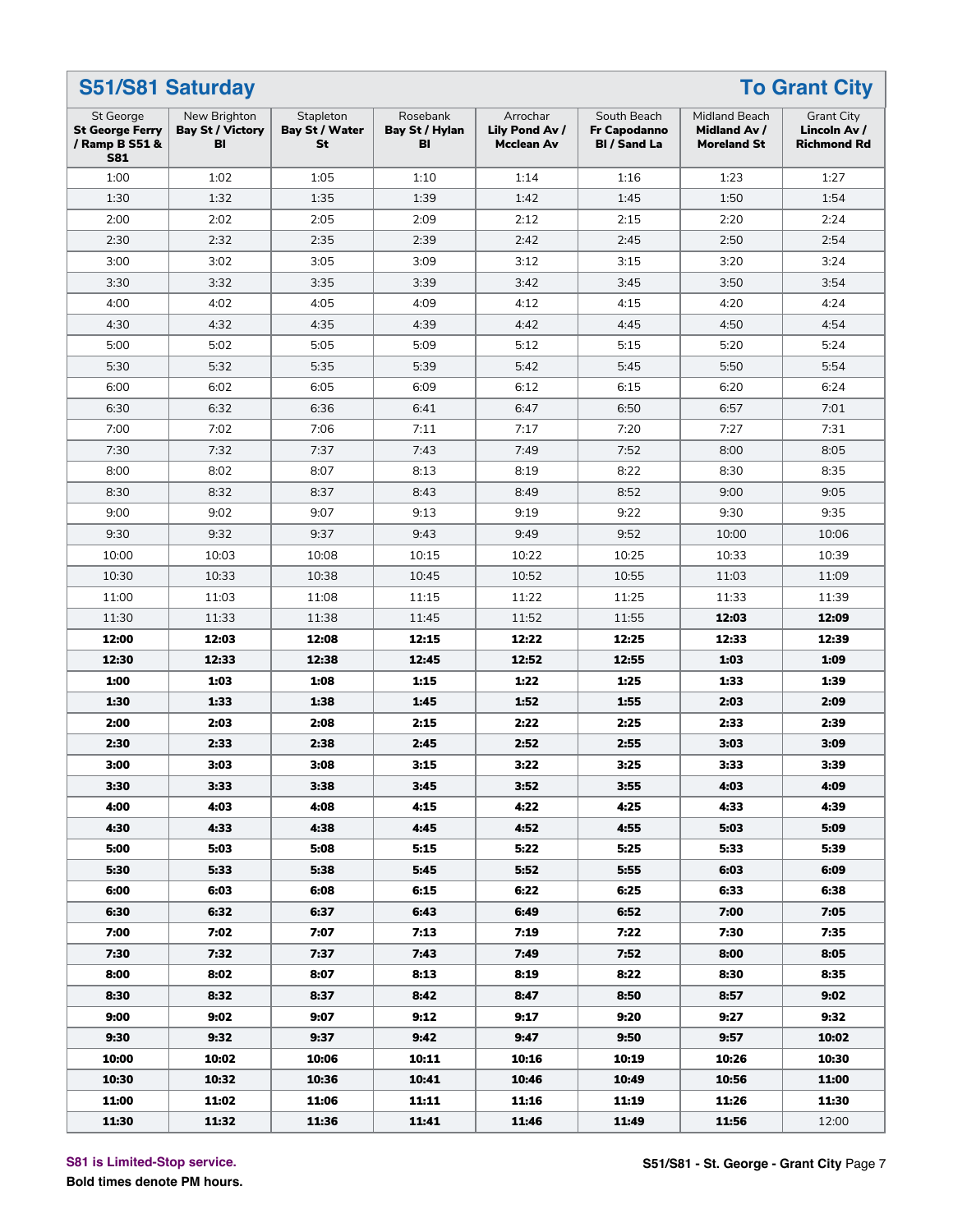| St George<br><b>St George Ferry</b><br>/ Ramp B S51 &<br><b>S81</b> | New Brighton<br><b>Bay St / Victory</b><br>BI | Stapleton<br>Bay St / Water<br>St | Rosebank<br>Bay St / Hylan<br>BI | Arrochar<br>Lily Pond Av /<br><b>Mcclean Av</b> | South Beach<br><b>Fr Capodanno</b><br><b>BI</b> / Sand La | Midland Beach<br>Midland Av /<br><b>Moreland St</b> | <b>Grant City</b><br>Lincoln Av /<br><b>Richmond Rd</b> |
|---------------------------------------------------------------------|-----------------------------------------------|-----------------------------------|----------------------------------|-------------------------------------------------|-----------------------------------------------------------|-----------------------------------------------------|---------------------------------------------------------|
| 12:00                                                               | 12:02                                         | 12:06                             | 12:11                            | 12:16                                           | 12:19                                                     | 12:26                                               | 12:30                                                   |
| 12:30                                                               | 12:32                                         | 12:36                             | 12:41                            | 12:46                                           | 12:49                                                     | 12:56                                               | 1:00                                                    |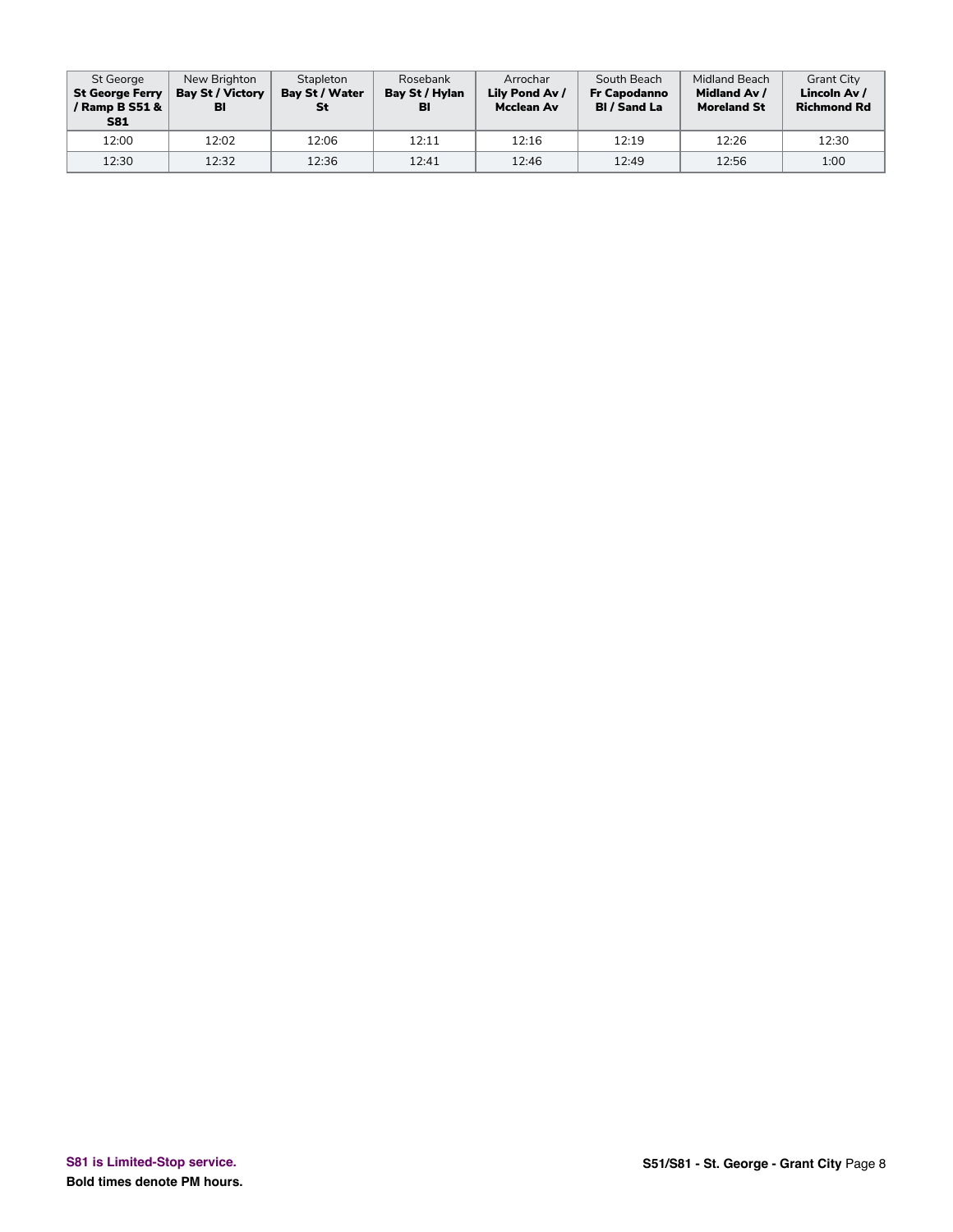|                                                         | S51/S81 Sunday<br><b>To St George</b>              |                                                    |                                          |                                                 |                                  |                                          |                                               |                                                    |  |  |  |  |
|---------------------------------------------------------|----------------------------------------------------|----------------------------------------------------|------------------------------------------|-------------------------------------------------|----------------------------------|------------------------------------------|-----------------------------------------------|----------------------------------------------------|--|--|--|--|
| <b>Grant City</b><br>Lincoln Av /<br><b>Richmond Rd</b> | Midland Beach<br>Midland Av /<br><b>Kiswick St</b> | South Beach<br>Fr Capodanna<br><b>BI</b> / Sand La | Arrochar<br>Lily Pond Av /<br>Mcclean Av | Arrochar<br>Mcclean Av /<br><b>Lily Pond Av</b> | Rosebank<br>Bay St / Hylan<br>BI | Stapleton<br>Bay St /<br><b>Water St</b> | New Brighton<br>Bay St /<br><b>Victory BI</b> | St George<br><b>St George</b><br>Ferry / Ramp<br>в |  |  |  |  |
| 1:30                                                    | 1:34                                               | 1:40                                               | 1:43                                     | $\bar{\phantom{a}}$                             | 1:47                             | 1:51                                     | 1:54                                          | 1:56                                               |  |  |  |  |
| 2:00                                                    | 2:04                                               | 2:10                                               | 2:13                                     |                                                 | 2:17                             | 2:21                                     | 2:24                                          | 2:26                                               |  |  |  |  |
| 2:30                                                    | 2:34                                               | 2:40                                               | 2:43                                     | $\overline{a}$                                  | 2:47                             | 2:51                                     | 2:54                                          | 2:56                                               |  |  |  |  |
| 3:00                                                    | 3:04                                               | 3:10                                               | 3:13                                     | $\qquad \qquad -$                               | 3:17                             | 3:21                                     | 3:24                                          | 3:26                                               |  |  |  |  |
| 3:30                                                    | 3:34                                               | 3:40                                               | 3:43                                     | $\blacksquare$                                  | 3:47                             | 3:51                                     | 3:54                                          | 3:56                                               |  |  |  |  |
| 4:00                                                    | 4:04                                               | 4:10                                               | 4:13                                     | $\qquad \qquad -$                               | 4:17                             | 4:21                                     | 4:24                                          | 4:26                                               |  |  |  |  |
| 4:30                                                    | 4:34                                               | 4:40                                               | 4:43                                     | $\overline{a}$                                  | 4:47                             | 4:51                                     | 4:54                                          | 4:56                                               |  |  |  |  |
| 5:00                                                    | 5:04                                               | 5:10                                               | 5:13                                     | $\qquad \qquad -$                               | 5:17                             | 5:21                                     | 5:24                                          | 5:26                                               |  |  |  |  |
| 5:30                                                    | 5:34                                               | 5:40                                               | 5:43                                     | $\blacksquare$                                  | 5:47                             | 5:51                                     | 5:54                                          | 5:56                                               |  |  |  |  |
| 5:59                                                    | 6:03                                               | 6:09                                               | 6:12                                     | $\overline{\phantom{a}}$                        | 6:16                             | 6:20                                     | 6:23                                          | 6:25                                               |  |  |  |  |
| 6:25                                                    | 6:29                                               | 6:35                                               | 6:38                                     | $\overline{a}$                                  | 6:44                             | 6:49                                     | 6:52                                          | 6:54                                               |  |  |  |  |
| 6:50                                                    | 6:55                                               | 7:02                                               | $\overline{\phantom{a}}$                 | 7:05                                            | 7:11                             | 7:16                                     | 7:19                                          | 7:21                                               |  |  |  |  |
| 7:20                                                    | 7:25                                               | 7:32                                               | 7:35                                     | $\bar{\phantom{a}}$                             | 7:41                             | 7:46                                     | 7:49                                          | 7:51                                               |  |  |  |  |
| 7:50                                                    | 7:55                                               | 8:02                                               | $\equiv$                                 | 8:05                                            | 8:12                             | 8:18                                     | 8:22                                          | 8:24                                               |  |  |  |  |
| 8:20                                                    | 8:26                                               | 8:34                                               | 8:37                                     |                                                 | 8:44                             | 8:50                                     | 8:54                                          | 8:56                                               |  |  |  |  |
| 8:50                                                    | 8:56                                               | 9:04                                               | $\qquad \qquad \blacksquare$             | 9:07                                            | 9:14                             | 9:20                                     | 9:24                                          | 9:26                                               |  |  |  |  |
| 9:20                                                    | 9:26                                               | 9:34                                               | 9:37                                     | $\mathbf{r}$                                    | 9:44                             | 9:50                                     | 9:54                                          | 9:56                                               |  |  |  |  |
| 9:50                                                    | 9:56                                               | 10:04                                              | $\blacksquare$                           | 10:07                                           | 10:13                            | 10:19                                    | 10:23                                         | 10:25                                              |  |  |  |  |
| 10:20                                                   | 10:24                                              | 10:32                                              | 10:35                                    |                                                 | 10:41                            | 10:47                                    | 10:51                                         | 10:53                                              |  |  |  |  |
| 10:50                                                   | 10:54                                              | 11:02                                              | $\overline{\phantom{a}}$                 | 11:05                                           | 11:11                            | 11:17                                    | 11:21                                         | 11:23                                              |  |  |  |  |
| 11:20                                                   | 11:24                                              | 11:32                                              | 11:35                                    | $\sim$                                          | 11:41                            | 11:47                                    | 11:51                                         | 11:53                                              |  |  |  |  |
| 11:50                                                   | 11:54                                              | 12:02                                              | $\frac{1}{2}$                            | 12:05                                           | 12:11                            | 12:17                                    | 12:22                                         | 12:24                                              |  |  |  |  |
| 12:20                                                   | 12:28                                              | 12:35                                              | 12:38                                    |                                                 | 12:44                            | 12:50                                    | 12:55                                         | 12:57                                              |  |  |  |  |
| 12:50                                                   | 12:58                                              | 1:05                                               |                                          | 1:08                                            | 1:14                             | 1:20                                     | 1:25                                          | 1:27                                               |  |  |  |  |
| 1:20                                                    | 1:28                                               | 1:35                                               | 1:38                                     |                                                 | 1:44                             | 1:50                                     | 1:55                                          | 1:57                                               |  |  |  |  |
| 1:50                                                    | 1:58                                               | 2:05                                               | $\blacksquare$                           | 2:08                                            | 2:14                             | 2:20                                     | 2:24                                          | 2:26                                               |  |  |  |  |
| 2:20                                                    | 2:26                                               | 2:33                                               | 2:36                                     |                                                 | 2:42                             | 2:48                                     | 2:52                                          | 2:54                                               |  |  |  |  |
| 2:50                                                    | 2:56                                               | 3:03                                               |                                          | 3:06                                            | 3:12                             | 3:18                                     | 3:22                                          | 3:24                                               |  |  |  |  |
| 3:20                                                    | 3:26                                               | 3:33                                               | 3:36                                     |                                                 | 3:42                             | 3:48                                     | 3:52                                          | 3:54                                               |  |  |  |  |
| 3:50                                                    | 3:56                                               | 4:03                                               | $\sim$                                   | 4:06                                            | 4:12                             | 4:18                                     | 4:22                                          | 4:24                                               |  |  |  |  |
| 4:20                                                    | 4:26                                               | 4:33                                               | 4:36                                     | $\sim$                                          | 4:42                             | 4:48                                     | 4:52                                          | 4:54                                               |  |  |  |  |
| 4:50                                                    | 4:56                                               | 5:03                                               | $\sim$                                   | 5:06                                            | 5:12                             | 5:18                                     | 5:22                                          | 5:24                                               |  |  |  |  |
| 5:20                                                    | 5:26                                               | 5:33                                               | 5:36                                     | $\omega_{\rm{eff}}$                             | 5:42                             | 5:48                                     | 5:52                                          | 5:54                                               |  |  |  |  |
| 5:50                                                    | 5:56                                               | 6:03                                               | $\omega_{\rm c}$                         | 6:06                                            | 6:12                             | 6:18                                     | 6:22                                          | 6:24                                               |  |  |  |  |
| 6:20                                                    | 6:26                                               | 6:33                                               | 6:36                                     | $\sim$                                          | 6:42                             | 6:48                                     | 6:52                                          | 6:54                                               |  |  |  |  |
| 6:50                                                    | 6:56                                               | 7:03                                               | $\sim$                                   | 7:06                                            | 7:12                             | 7:18                                     | 7:22                                          | 7:24                                               |  |  |  |  |
| 7:20                                                    | 7:26                                               | 7:33                                               | 7:36                                     | $\sim$                                          | 7:41                             | 7:46                                     | 7:50                                          | 7:52                                               |  |  |  |  |
| 7:50                                                    | 7:55                                               | 8:02                                               | 8:05                                     | $\overline{\phantom{a}}$                        | 8:10                             | 8:15                                     | 8:19                                          | 8:21                                               |  |  |  |  |
| 8:20                                                    | 8:25                                               | 8:32                                               | 8:35                                     | Ξ.                                              | 8:40                             | 8:45                                     | 8:49                                          | 8:51                                               |  |  |  |  |
| 8:50                                                    | 8:55                                               | 9:02                                               | 9:05                                     | $\overline{\phantom{a}}$                        | 9:10                             | 9:15                                     | 9:19                                          | 9:21                                               |  |  |  |  |
| 9:20                                                    | 9:25                                               | 9:32                                               | 9:35                                     | $\overline{\phantom{a}}$                        | 9:40                             | 9:45                                     | 9:49                                          | 9:51                                               |  |  |  |  |
| 9:50                                                    | 9:55                                               | 10:02                                              | 10:05                                    | Ξ.                                              | 10:10                            | 10:15                                    | 10:18                                         | 10:20                                              |  |  |  |  |
| 10:20                                                   | 10:24                                              | 10:30                                              | 10:33                                    | $\qquad \qquad -$                               | 10:38                            | 10:43                                    | 10:46                                         | 10:48                                              |  |  |  |  |
| 10:50                                                   | 10:54                                              | 11:00                                              | 11:03                                    | $\overline{\phantom{a}}$                        | 11:08                            | 11:13                                    | 11:16                                         | 11:18                                              |  |  |  |  |
| 11:20                                                   | 11:24                                              | 11:30                                              | 11:33                                    | $\overline{\phantom{a}}$                        | 11:38                            | 11:43                                    | 11:46                                         | 11:48                                              |  |  |  |  |
| 11:50                                                   | 11:54                                              | 12:00                                              | 12:03                                    | $\overline{\phantom{0}}$                        | 12:08                            | 12:13                                    | 12:16                                         | 12:18                                              |  |  |  |  |

#### **S81 is Limited-Stop service.**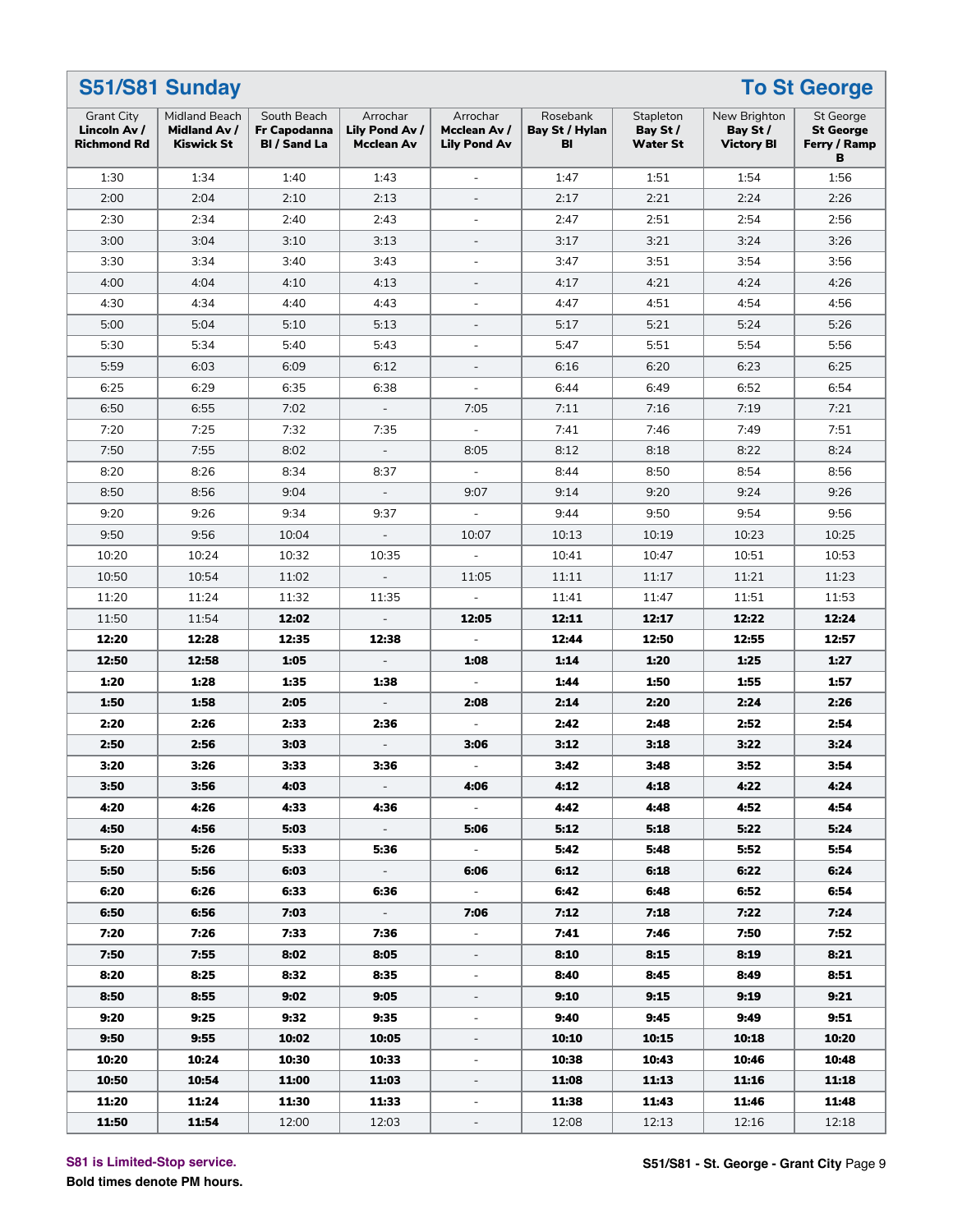| <b>Grant City</b>  | Midland Beach       | South Beach         | Arrochar          | Arrochar                 | Rosebank       | Stapleton       | New Brighton      | <b>St George</b> |
|--------------------|---------------------|---------------------|-------------------|--------------------------|----------------|-----------------|-------------------|------------------|
| Lincoln Av /       | <b>Midland Av /</b> | <b>Fr Capodanna</b> | Lily Pond Av /    | Mcclean Av /             | Bay St / Hylan | Bay St /        | Bay St /          | <b>St George</b> |
| <b>Richmond Rd</b> | <b>Kiswick St</b>   | <b>BI</b> / Sand La | <b>Mcclean Av</b> | <b>Lily Pond Av</b>      | BI             | <b>Water St</b> | <b>Victory BI</b> | Ferry / Ramp     |
| 12:20              | 12:24               | 12:30               | 12:33             | $\overline{\phantom{0}}$ | 12:38          | 12:43           | 12:46             | 12:48            |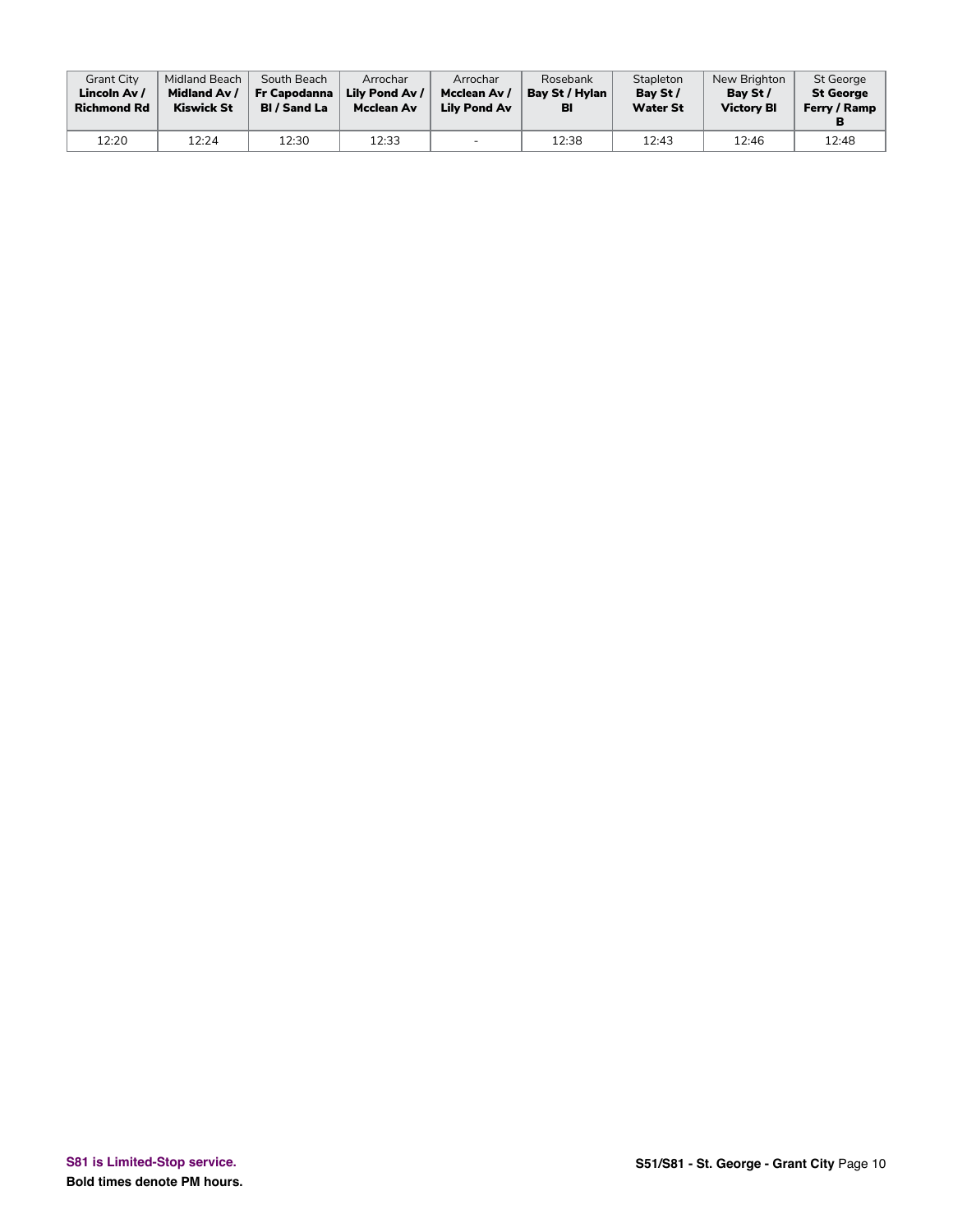| S51/S81 Sunday<br><b>To Grant City</b>                              |                                               |                                          |                                  |                                                 |                                                    |                                                     |                                                         |  |  |  |  |
|---------------------------------------------------------------------|-----------------------------------------------|------------------------------------------|----------------------------------|-------------------------------------------------|----------------------------------------------------|-----------------------------------------------------|---------------------------------------------------------|--|--|--|--|
| St George<br><b>St George Ferry</b><br>/ Ramp B S51 &<br><b>S81</b> | New Brighton<br><b>Bay St / Victory</b><br>BI | Stapleton<br><b>Bay St / Water</b><br>St | Rosebank<br>Bay St / Hylan<br>BI | Arrochar<br>Lily Pond Av /<br><b>Mcclean Av</b> | South Beach<br>Fr Capodanno<br><b>BI</b> / Sand La | Midland Beach<br>Midland Av /<br><b>Moreland St</b> | <b>Grant City</b><br>Lincoln Av /<br><b>Richmond Rd</b> |  |  |  |  |
| 1:00                                                                | 1:03                                          | 1:06                                     | 1:10                             | 1:14                                            | 1:16                                               | 1:22                                                | 1:26                                                    |  |  |  |  |
| 1:30                                                                | 1:33                                          | 1:36                                     | 1:40                             | 1:44                                            | 1:46                                               | 1:52                                                | 1:56                                                    |  |  |  |  |
| 2:00                                                                | 2:03                                          | 2:06                                     | 2:10                             | 2:14                                            | 2:16                                               | 2:22                                                | 2:26                                                    |  |  |  |  |
| 2:30                                                                | 2:33                                          | 2:36                                     | 2:40                             | 2:44                                            | 2:46                                               | 2:52                                                | 2:56                                                    |  |  |  |  |
| 3:00                                                                | 3:03                                          | 3:06                                     | 3:10                             | 3:14                                            | 3:16                                               | 3:22                                                | 3:26                                                    |  |  |  |  |
| 3:30                                                                | 3:33                                          | 3:36                                     | 3:40                             | 3:44                                            | 3:46                                               | 3:52                                                | 3:56                                                    |  |  |  |  |
| 4:00                                                                | 4:03                                          | 4:06                                     | 4:10                             | 4:14                                            | 4:16                                               | 4:22                                                | 4:26                                                    |  |  |  |  |
| 4:30                                                                | 4:33                                          | 4:36                                     | 4:40                             | 4:44                                            | 4:46                                               | 4:52                                                | 4:56                                                    |  |  |  |  |
| 5:00                                                                | 5:03                                          | 5:06                                     | 5:10                             | 5:14                                            | 5:16                                               | 5:22                                                | 5:26                                                    |  |  |  |  |
| 5:30                                                                | 5:33                                          | 5:36                                     | 5:40                             | 5:44                                            | 5:46                                               | 5:52                                                | 5:56                                                    |  |  |  |  |
| 6:00                                                                | 6:02                                          | 6:05                                     | 6:09                             | 6:15                                            | 6:18                                               | 6:25                                                | 6:29                                                    |  |  |  |  |
| 6:30                                                                | 6:32                                          | 6:35                                     | 6:39                             | 6:45                                            | 6:48                                               | 6:55                                                | 6:59                                                    |  |  |  |  |
| 7:00                                                                | 7:02                                          | 7:05                                     | 7:09                             | 7:15                                            | 7:18                                               | 7:25                                                | 7:29                                                    |  |  |  |  |
| 7:30                                                                | 7:33                                          | 7:37                                     | 7:42                             | 7:48                                            | 7:51                                               | 7:59                                                | 8:03                                                    |  |  |  |  |
| 8:00                                                                | 8:03                                          | 8:07                                     | 8:12                             | 8:18                                            | 8:21                                               | 8:29                                                | 8:33                                                    |  |  |  |  |
| 8:30                                                                | 8:33                                          | 8:37                                     | 8:42                             | 8:48                                            | 8:51                                               | 8:59                                                | 9:03                                                    |  |  |  |  |
| 9:00                                                                | 9:03                                          | 9:07                                     | 9:13                             | 9:19                                            | 9:22                                               | 9:30                                                | 9:35                                                    |  |  |  |  |
| 9:30                                                                | 9:33                                          | 9:37                                     | 9:43                             | 9:49                                            | 9:52                                               | 10:00                                               | 10:05                                                   |  |  |  |  |
| 10:00                                                               | 10:03                                         | 10:07                                    | 10:13                            | 10:19                                           | 10:22                                              | 10:30                                               | 10:35                                                   |  |  |  |  |
| 10:30                                                               | 10:33                                         | 10:37                                    | 10:43                            | 10:49                                           | 10:52                                              | 11:00                                               | 11:05                                                   |  |  |  |  |
| 11:00                                                               | 11:03                                         | 11:07                                    | 11:13                            | 11:19                                           | 11:22                                              | 11:30                                               | 11:35                                                   |  |  |  |  |
| 11:30                                                               | 11:33                                         | 11:37                                    | 11:43                            | 11:49                                           | 11:52                                              | 12:00                                               | 12:05                                                   |  |  |  |  |
| 12:00                                                               | 12:03                                         | 12:07                                    | 12:13                            | 12:19                                           | 12:22                                              | 12:30                                               | 12:35                                                   |  |  |  |  |
| 12:30                                                               | 12:33                                         | 12:37                                    | 12:43                            | 12:49                                           | 12:52                                              | 1:00                                                | 1:05                                                    |  |  |  |  |
| 1:00                                                                | 1:03                                          | 1:07                                     | 1:13                             | 1:19                                            | 1:22                                               | 1:30                                                | 1:35                                                    |  |  |  |  |
| 1:30                                                                | 1:33                                          | 1:37                                     | 1:43                             | 1:49                                            | 1:52                                               | 2:00                                                | 2:05                                                    |  |  |  |  |
| 2:00                                                                | 2:03                                          | 2:07                                     | 2:13                             | 2:19                                            | 2:22                                               | 2:30                                                | 2:35                                                    |  |  |  |  |
| 2:30                                                                | 2:33                                          | 2:37                                     | 2:43                             | 2:49                                            | 2:52                                               | 3:00                                                | 3:05                                                    |  |  |  |  |
| 3:00                                                                | 3:03                                          | 3:07                                     | 3:13                             | 3:19                                            | 3:22                                               | 3:30                                                | 3:35                                                    |  |  |  |  |
| 3:30                                                                | 3:33                                          | 3:37                                     | 3:43                             | 3:49                                            | 3:52                                               | 4:00                                                | 4:05                                                    |  |  |  |  |
| 4:00                                                                | 4:03                                          | 4:07                                     | 4:13                             | 4:19                                            | 4:22                                               | 4:30                                                | 4:35                                                    |  |  |  |  |
| 4:30                                                                | 4:33                                          | 4:37                                     | 4:43                             | 4:49                                            | 4:52                                               | 5:00                                                | 5:05                                                    |  |  |  |  |
| 5:00                                                                | 5:03                                          | 5:07                                     | 5:13                             | 5:19                                            | 5:22                                               | 5:30                                                | 5:35                                                    |  |  |  |  |
| 5:30                                                                | 5:33                                          | 5:37                                     | 5:43                             | 5:49                                            | 5:52                                               | 6:00                                                | 6:05                                                    |  |  |  |  |
| 6:00                                                                | 6:03                                          | 6:07                                     | 6:13                             | 6:19                                            | 6:22                                               | 6:30                                                | 6:34                                                    |  |  |  |  |
| 6:30                                                                | 6:32                                          | 6:36                                     | 6:42                             | 6:47                                            | 6:50                                               | 6:57                                                | 7:01                                                    |  |  |  |  |
| 7:00                                                                | 7:02                                          | 7:06                                     | 7:12                             | 7:17                                            | 7:20                                               | 7:27                                                | 7:31                                                    |  |  |  |  |
| 7:30                                                                | 7:32                                          | 7:36                                     | 7:42                             | 7:47                                            | 7:50                                               | 7:57                                                | 8:01                                                    |  |  |  |  |
| 8:00                                                                | 8:02                                          | 8:06                                     | 8:12                             | 8:17                                            | 8:20                                               | 8:27                                                | 8:31                                                    |  |  |  |  |
| 8:30                                                                | 8:32                                          | 8:36                                     | 8:42                             | 8:47                                            | 8:50                                               | 8:57                                                | 9:01                                                    |  |  |  |  |
| 9:00                                                                | 9:02                                          | 9:06                                     | 9:12                             | 9:17                                            | 9:20                                               | 9:27                                                | 9:31                                                    |  |  |  |  |
| 9:30                                                                | 9:32                                          | 9:36                                     | 9:42                             | 9:47                                            | 9:50                                               | 9:57                                                | 10:01                                                   |  |  |  |  |
| 10:00                                                               | 10:02                                         | 10:06                                    | 10:12                            | 10:17                                           | 10:20                                              | 10:27                                               | 10:31                                                   |  |  |  |  |
| 10:30                                                               | 10:32                                         | 10:36                                    | 10:42                            | 10:47                                           | 10:50                                              | 10:57                                               | 11:01                                                   |  |  |  |  |
| 11:00                                                               | 11:02                                         | 11:06                                    | 11:12                            | 11:17                                           | 11:20                                              | 11:27                                               | 11:31                                                   |  |  |  |  |
| 11:30                                                               | 11:32                                         | 11:36                                    | 11:42                            | 11:47                                           | 11:50                                              | 11:57                                               | 12:01                                                   |  |  |  |  |

**S81 is Limited-Stop service.**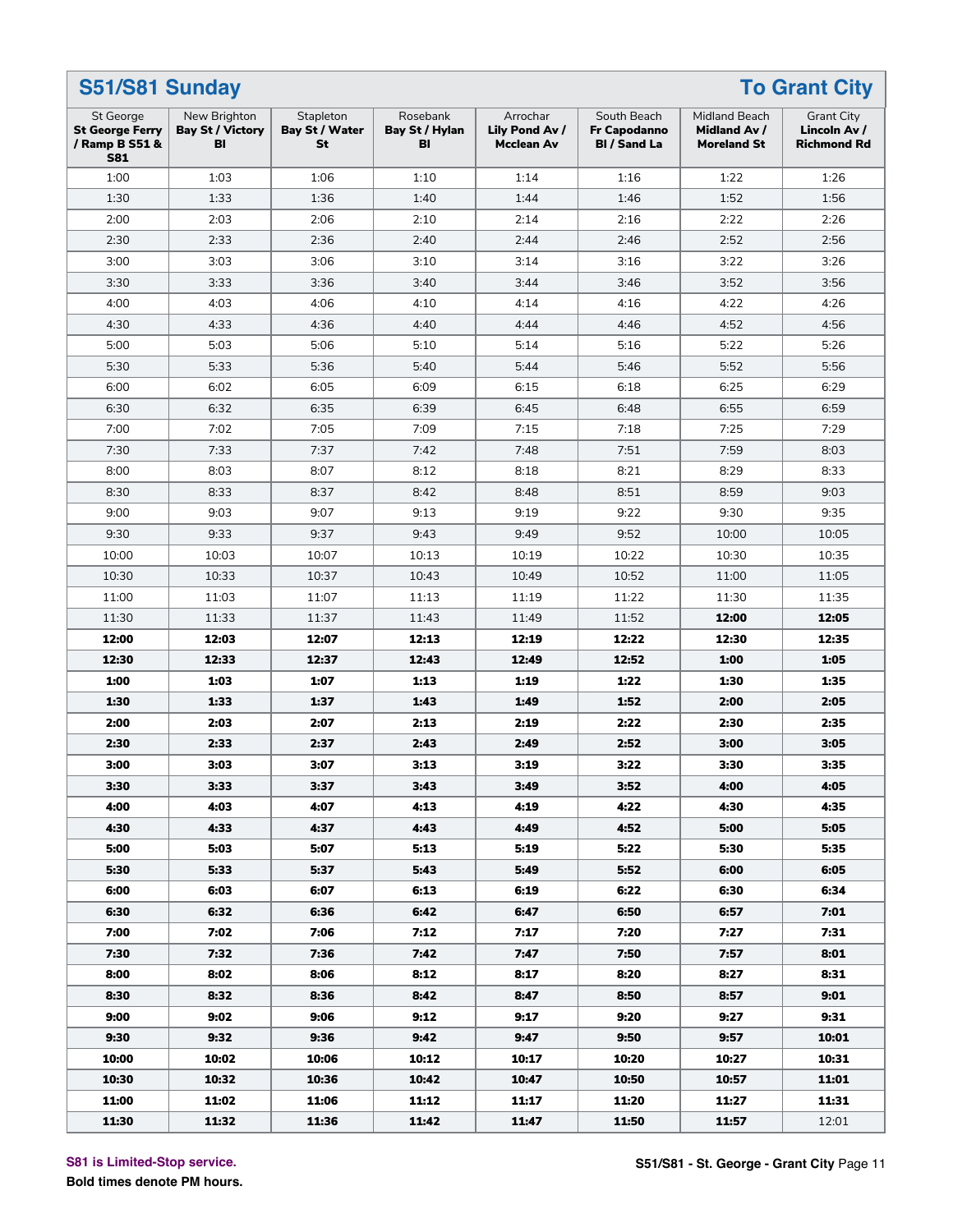| St George<br><b>St George Ferry</b><br>/ Ramp B S51 &<br><b>S81</b> | New Brighton<br><b>Bay St / Victory</b><br>BI | Stapleton<br>Bay St / Water<br>St | Rosebank<br>Bay St / Hylan<br>BI | Arrochar<br>Lily Pond Av /<br><b>Mcclean Av</b> | South Beach<br><b>Fr Capodanno</b><br><b>BI</b> / Sand La | Midland Beach<br>Midland Av /<br><b>Moreland St</b> | <b>Grant City</b><br>Lincoln Av /<br><b>Richmond Rd</b> |
|---------------------------------------------------------------------|-----------------------------------------------|-----------------------------------|----------------------------------|-------------------------------------------------|-----------------------------------------------------------|-----------------------------------------------------|---------------------------------------------------------|
| 12:00                                                               | 12:02                                         | 12:06                             | 12:12                            | 12:17                                           | 12:20                                                     | 12:27                                               | 12:31                                                   |
| 12:30                                                               | 12:32                                         | 12:36                             | 12:42                            | 12:47                                           | 12:50                                                     | 12:57                                               | 1:01                                                    |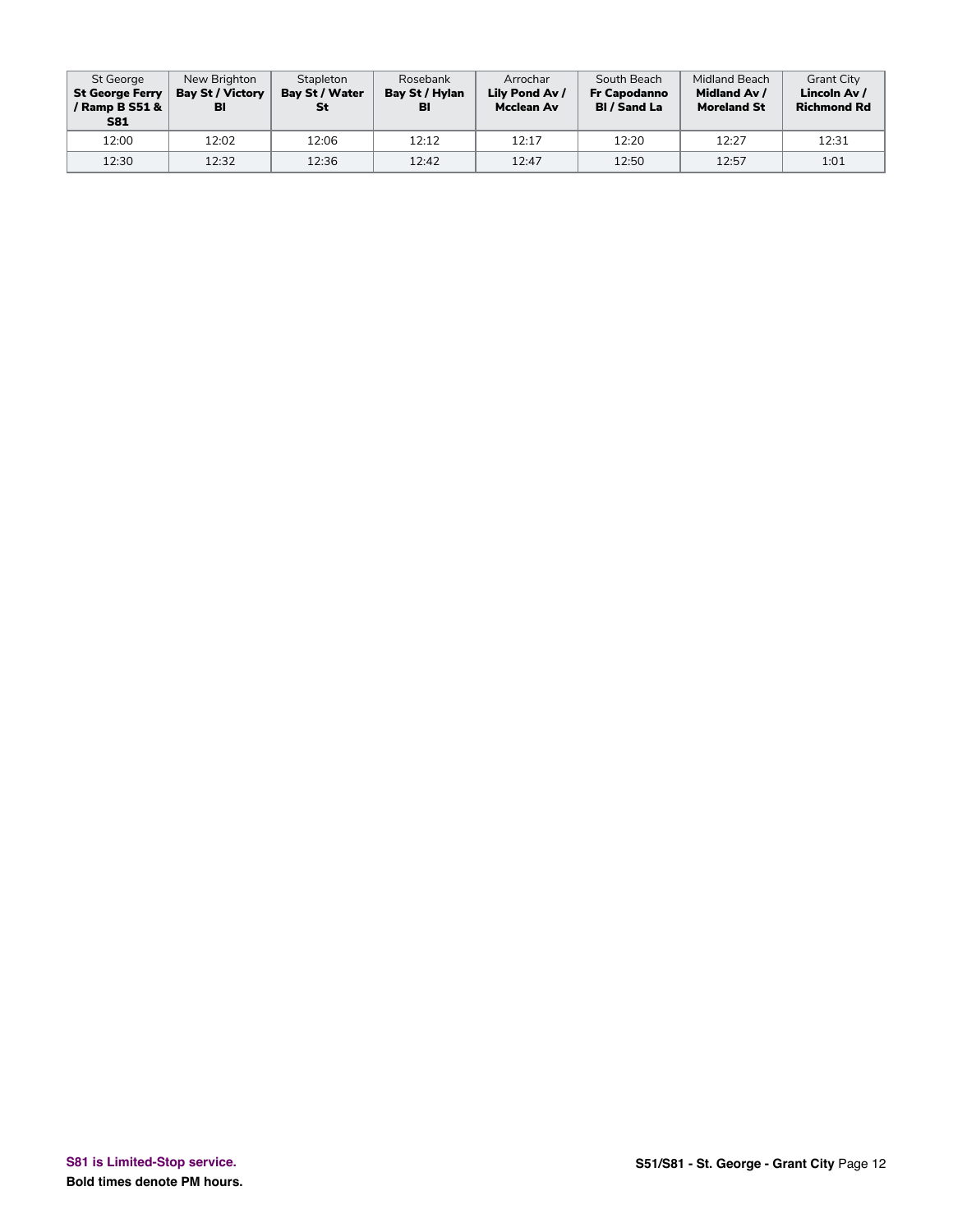# **S51/S81 Bus Timetable**



St. George - Grant City via Bay St / Father Capodanno Blvd

## Local Service

Effective June 26, 2022



si051a18212\_cs **S51/S81 MAP LEGEND** Local/Limited/SBS Bus Transfers: shown in bold blue type. S51 Route **Terminal** Stops in direction S81 Limited-Stop Route indicated --- S51 Fort Wadsworth • Point of Interest Service **MTA SIR Railway Station** 

For accessible subway stations, travel directions and other information: **Visit www.mta.info or call us at 511**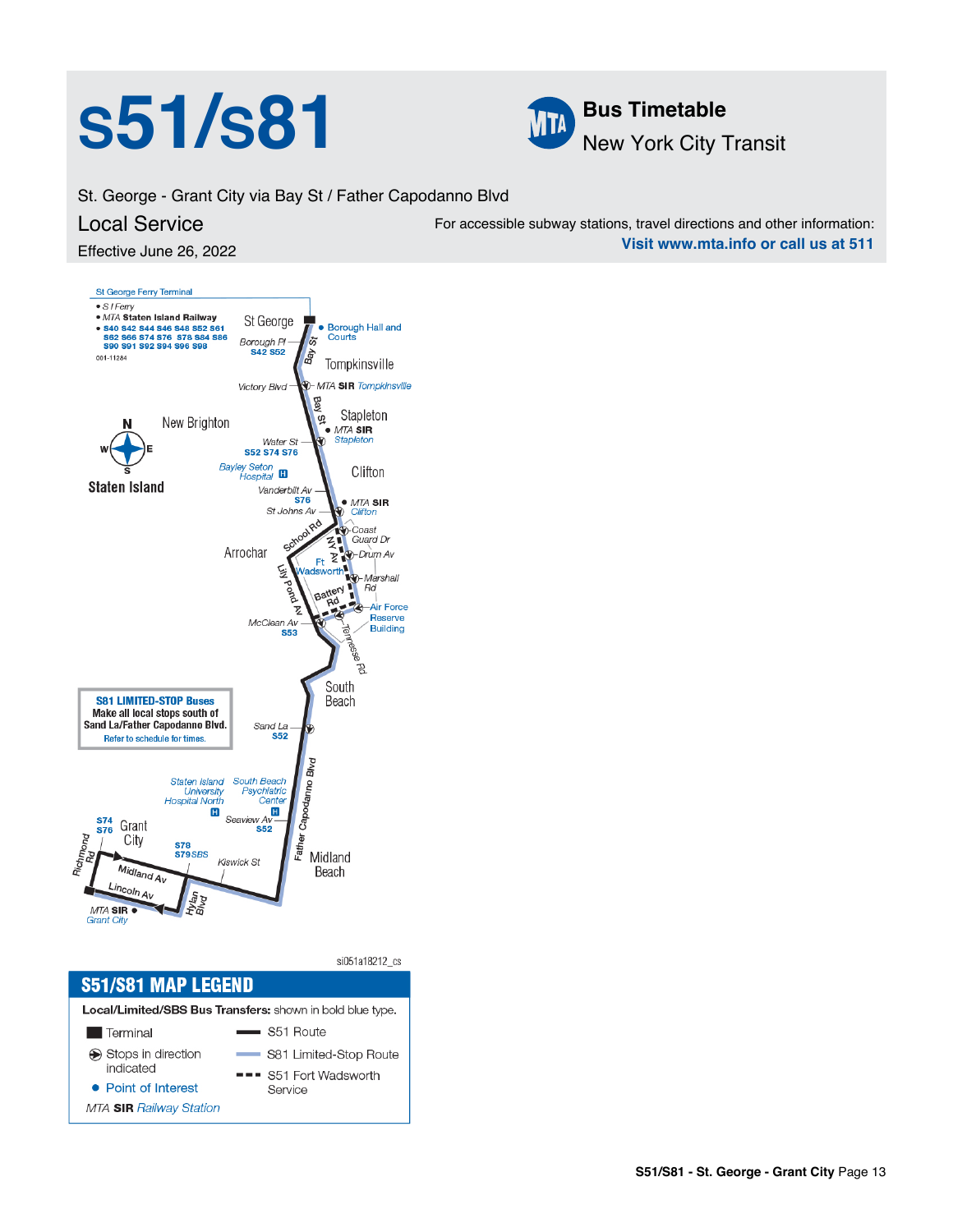**Fares** – MetroCard® is accepted for all MTA New York City trains (including Staten Island Railway - SIR), and, local, Limited-Stop and +SelectBusService buses (at MetroCard fare collection machines). Express buses only accept 7- Day Express Bus Plus MetroCard or Pay-Per-Ride MetroCard. All of our buses and +SelectBusService Coin Fare Collector machines accept exact fare in coins. Dollar bills, pennies, and half-dollar coins are not accepted. OMNY is the MTA's new fare payment system. Use your contactless card or smart device to pay the fare on buses and subways. Visit omny.info for details of the rollout.

**Free Transfers** – Unlimited Ride MetroCard permits free transfers to all but our express buses (between subway and local bus, local bus and local bus etc.) Pay-Per-Ride MetroCard allows one free transfer of equal or lesser value if you complete your transfer within two hours of the time you pay your full fare with the same MetroCard. If you pay your local bus fare with coins, ask for a free electronic paper transfer to use on another local bus.

**Reduced-Fare Benefits** – You are eligible for reduced-fare benefits if you are at least 65 years of age or have a qualifying disability. Benefits are available (except on peak-hour express buses) with proper identification, including Reduced-Fare MetroCard or Medicare card.

**Children** – The subway, SIR, local, Limited-Stop, and +SelectBusService buses permit up to three children, 44 inches tall and under to ride free when accompanied by an adult paying full fare.

**Terms and Conditions** – Fares and MetroCard use are subject to applicable tariffs and conditions of use.

### **Bus Operator Apple Award**

If you think your bus operator deserves an Apple Award--our special recognition for this service, courtesy and professionalism-- go to mta.info/customer-feedback or call 511 and give us the badge or bus number.

#### **Holiday Service 2022**

**Reduced weekday service operates on:** Martin Luther King Day\*, Day After Thanksgiving\*.

**Saturday service operates on:** Presidents Day\*, Independence Day, Dec 26.

**Sunday service operates on:** Memorial Day, Labor Day, Thanksgiving Day, Christmas Day+, New Years Day+.

\* Special schedules for these days will be available at [mta.info](https://new.mta.info/) for express routes only.

+ Service information for the day preceding this holiday or holiday weekend will be provided on [mta.info](https://new.mta.info/), and on service notices posted on buses.

Information in this timetable is subject to change without notice. Traffic conditions and weather can affect running time.

| <b>Travel Help and Information</b>                     | <b>IF YOU SEE</b><br><b>SOMETHING, SAY</b><br><b>SOMETHING.</b>                                                |
|--------------------------------------------------------|----------------------------------------------------------------------------------------------------------------|
| One MTA<br>511<br>One Number.<br>Call 511 and say MTA. | <b>Be suspicious of</b><br>anything<br>unattended.<br>Tell a cop, an MTA<br>employee or call<br>1-888-692-7233 |
| TTY/TDD users only 711                                 | (1-888-NYC-SAFE).                                                                                              |
| <b>Online:</b> www.mta.info                            |                                                                                                                |

**Filing a Title VI Complaint** – MTA New York City Transit ("NYC Transit") and<br>MTA Bus Company are committed to providing non-discriminatory service to<br>ensure that no person is excluded from participation in, or denied the

To request more information about Title VI or to submit a written complaint if you believe that you have been subjected to discrimination, you may contact NYC<br>Transit's Office of Equal Employment Opportunity, 130 Livingston Street, 3rd Floor,<br>Brooklyn, NY 11201.

In addition to your right to file a complaint with NYC Transit and MTA Bus<br>Company, you have the right to file a Title VI complaint with the U.S. Department<br>of Transportation, Federal Transit Administration, Office of Civi